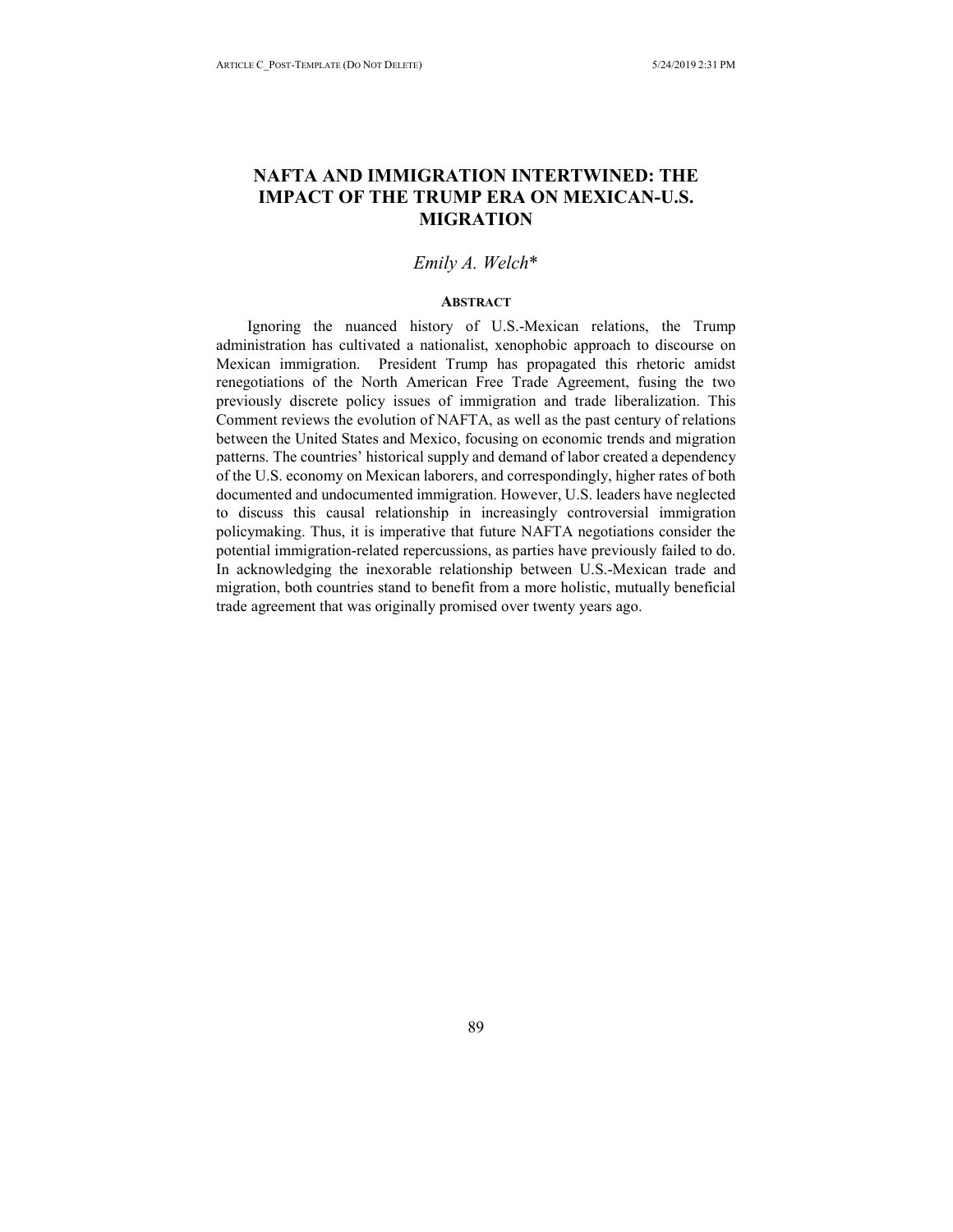#### **TABLE OF CONTENTS**

| $\mathbf{L}$  |                                                            |  |
|---------------|------------------------------------------------------------|--|
| $\Pi$ .       | THE NORTH AMERICAN FREE TRADE AGREEMENT: INCEPTION         |  |
|               |                                                            |  |
|               |                                                            |  |
|               |                                                            |  |
|               | C. Mexico's Changing Economy and Its Effect on             |  |
|               |                                                            |  |
| TH.           | <b>CURRENT EVENTS AFFECTING NAFTA AND IMMIGRATION. 104</b> |  |
|               |                                                            |  |
|               | B. The Trump Administration's Troubling Agenda108          |  |
| $\mathbf{IV}$ | RECOMMENDATIONS FOR FUTURE NEGOTIATIONS  113               |  |
| V.            |                                                            |  |
| VI.           |                                                            |  |
|               |                                                            |  |
|               |                                                            |  |

## <span id="page-1-0"></span>**I. INTRODUCTION**

International free trade agreements are often analyzed under the comparative advantage theory, $<sup>1</sup>$  which assumes each country can produce some set of goods at a</sup> lower cost than other countries.<sup>2</sup> Theoretically, countries enter into free trade agreements in order to trade their cheaper goods for other countries' cheaper goods, ideally benefitting all parties involved.<sup>3</sup> The North American Free Trade Agreement (NAFTA)4 began as a trilateral agreement to increase trade among Canada, Mexico, and the United States.<sup>5</sup> Although economic globalization and significant technological advances have made it more difficult to determine NAFTA's exact

\*J.D. Candidate, Temple University James E. Beasley School of Law, 2019; M.P.A., Villanova University, 2016; B.A., Spanish, and B.A., Communication, Villanova University, 2014. Thank you to the TICLJ staff for your unwavering commitment to this journal, Professor Ramji-Nogales for your mentorship, and Professor Nancy Knauer for your transformative Law & Public Policy Program. Thanks also to my family and friends for your support throughout my academic career. Finally, to my patient husband, Shawn: thank you for encouraging me to apply to law school and pursue my passions.

- 1. STEVEN M. SURANOVIC, INTERNATIONAL TRADE THEORY AND POLICY 37 (2010).
- 2. *Id.* at 67.

3. *Id.*; *see also* BILL ONG HING, ETHICAL BORDERS: NAFTA, GLOBALIZATION, AND MEXICAN MIGRATION 22 (2010) (explaining that the United States' promotion of the North American Free Trade Agreement as a creator of jobs was misleading and that the main benefit was lower prices).

4. North American Free Trade Agreement, Dec. 17, 1992–Dec. 8, 1993, 19 U.S.C. 3301, 32 I.L.M. 289 and 605 (entered into force Jan. 1, 1994) [hereinafter NAFTA].

5. *See North American Free Trade Agreement (NAFTA)*, EXEC. OFF. OF THE PRESIDENT, https://ustr.gov/trade-agreements/free-trade-agreements/north-american-free-trade-agreementnafta (last visited Sept. 13, 2018) [hereinafter EXEC. OFF. OF THE PRESIDENT] (noting that NAFTA came about after bilateral negotiations began between the United States and Mexico, in which Canada later joined).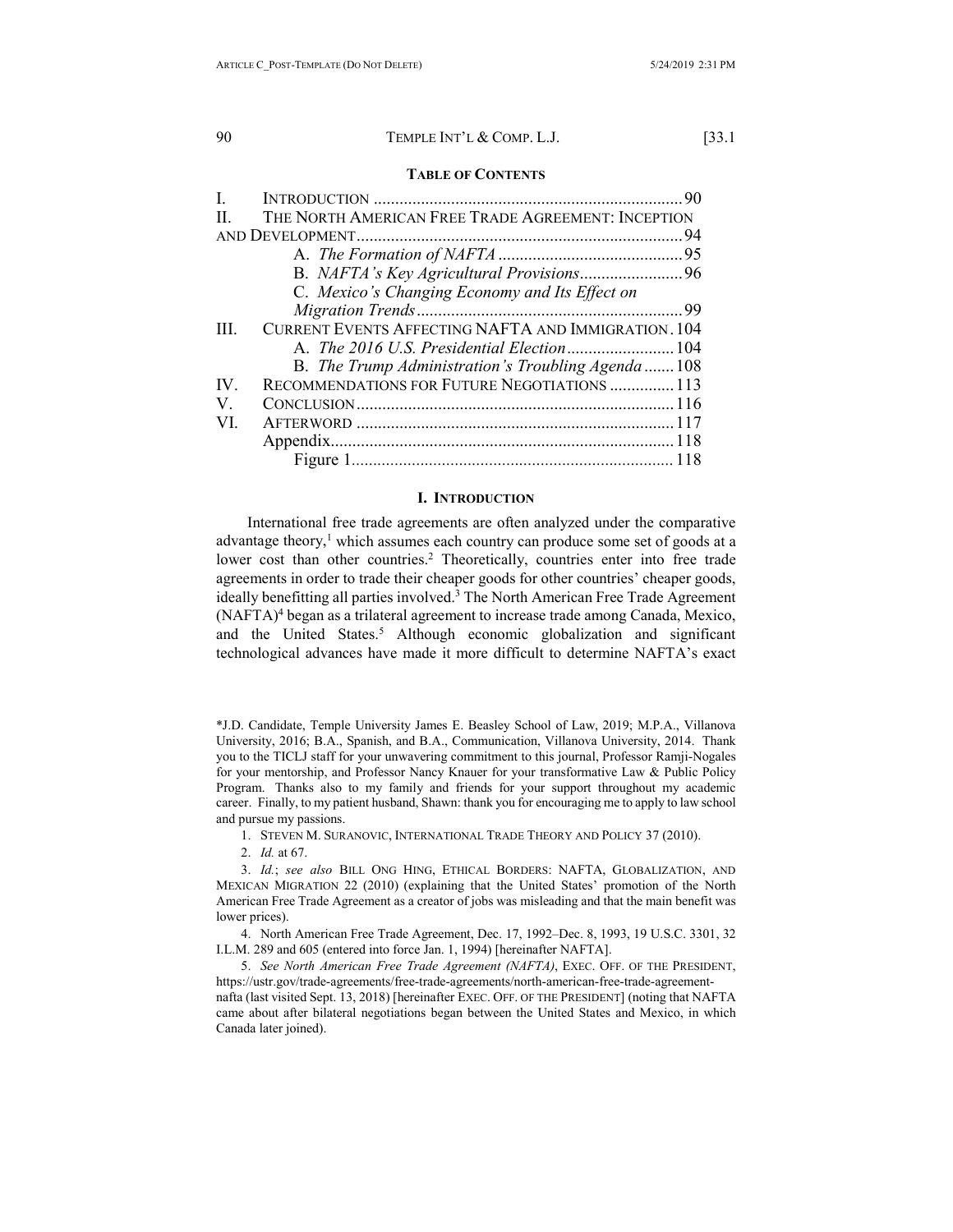effect on the continent's economy, $6$  member countries estimate that NAFTA has contributed \$17 trillion to the combined North American economy and created approximately 39.7 million jobs between 1993 and 2008.7 Due to NAFTA, member countries substantially reduced tariffs on goods from the other member countries after the agreement entered into force, and completely removed all tariffs by 2008.<sup>8</sup> NAFTA's impact on the United States alone resulted in an increase in goods traded—with both other NAFTA members and non-member countries—from \$291 billion in 1993 to \$1.1 trillion in 2016. $9$ 

NAFTA's effect on the Mexican and U.S. economies showcases a causal relationship between job growth and immigration patterns. NAFTA was drafted over twenty years ago as a mutually beneficial endeavor to increase trade amongst Canada, Mexico, and the United States.10 Despite some U.S. officials' hesitation to involve Mexico, as they considered their southern neighbor a less developed country,<sup>11</sup> the United States was eager to benefit from liberalizing agricultural trade between the two countries.12 In liberalizing trade, both Mexico and the United States hoped to boost their economies independently *and* as a collective region.<sup>13</sup>

A country's economic health is interconnected with migration patterns.<sup>14</sup> When a country's economy is strong and the unemployment rate is low, inhabitants are much more likely to remain in that country, since they are able to make a living

6. *See* Chad P. Brown, *What is NAFTA, and What Would Happen to U.S. Trade Without It?*, WASH. POST (May 18, 2017), https://www.washingtonpost.com/news/monkeycage/wp/2017/02/15/what-is-nafta-and-what-would-happen-to-u-s-trade-without-

it/?utm\_term=.2099d19287d1 (asserting that major concurrent events such as China's emergence as a global player, the United States' entry into the WTO, and technological advances make it difficult to assess NAFTA's effects on North America's economy).

7. *Fast Facts*, NAFTA NOW, http://www.naftanow.org/facts/ (last visited Sept. 30, 2018).

8. EXEC. OFF. OF THE PRESIDENT, *supra* note 5; *see also* Patrick Gillespie, *NAFTA: What It is, and Why Trump Hates It*, CNN MONEY (Nov. 15, 2016, 5:17 PM), http://money.cnn.com/2016/11/15/news/economy/trump-what-is-nafta/index.html (providing a background on NAFTA).

9. Brown, *supra* note 6.

10. EXEC. OFF. OF THE PRESIDENT, *supra* note 5.

11. *See* HING, *supra* note 3, at 10–11 (discussing the concerns of free trade skeptics in the early 1990s, who opposed free trade agreements generally and a free trade agreement with Mexico specifically).

12. James McBride & Mohammed Aly Sergie, *NAFTA's Economic Impact*, COUNCIL ON FOREIGN REL., https://www.cfr.org/backgrounder/naftas-economic-impact (last updated Oct. 1, 2017).

13. *See Results: North Americans are Better Off After 15 Years of NAFTA*, NAFTA NOW, http://www.naftanow.org/results/default en.asp (last visited Sept. 30, 2018) (discussing how NAFTA liberalizing trade between North American countries has affected the regional and individual nations' economies).

14. *See* Expert Group Meeting on New Trends in Migration: Demographic Aspects, Ronald Skeldon, *Global Migration: Demographic Aspects and its Relevance for Development*, at 7, U.N. Technical Paper No. 2013/6 (Dec. 17, 2013), http://www.un.org/esa/population/migration/documents/EGM.Skeldon\_17.12.2013.pdf (noting that economic disparities continue to be a major driver of migration).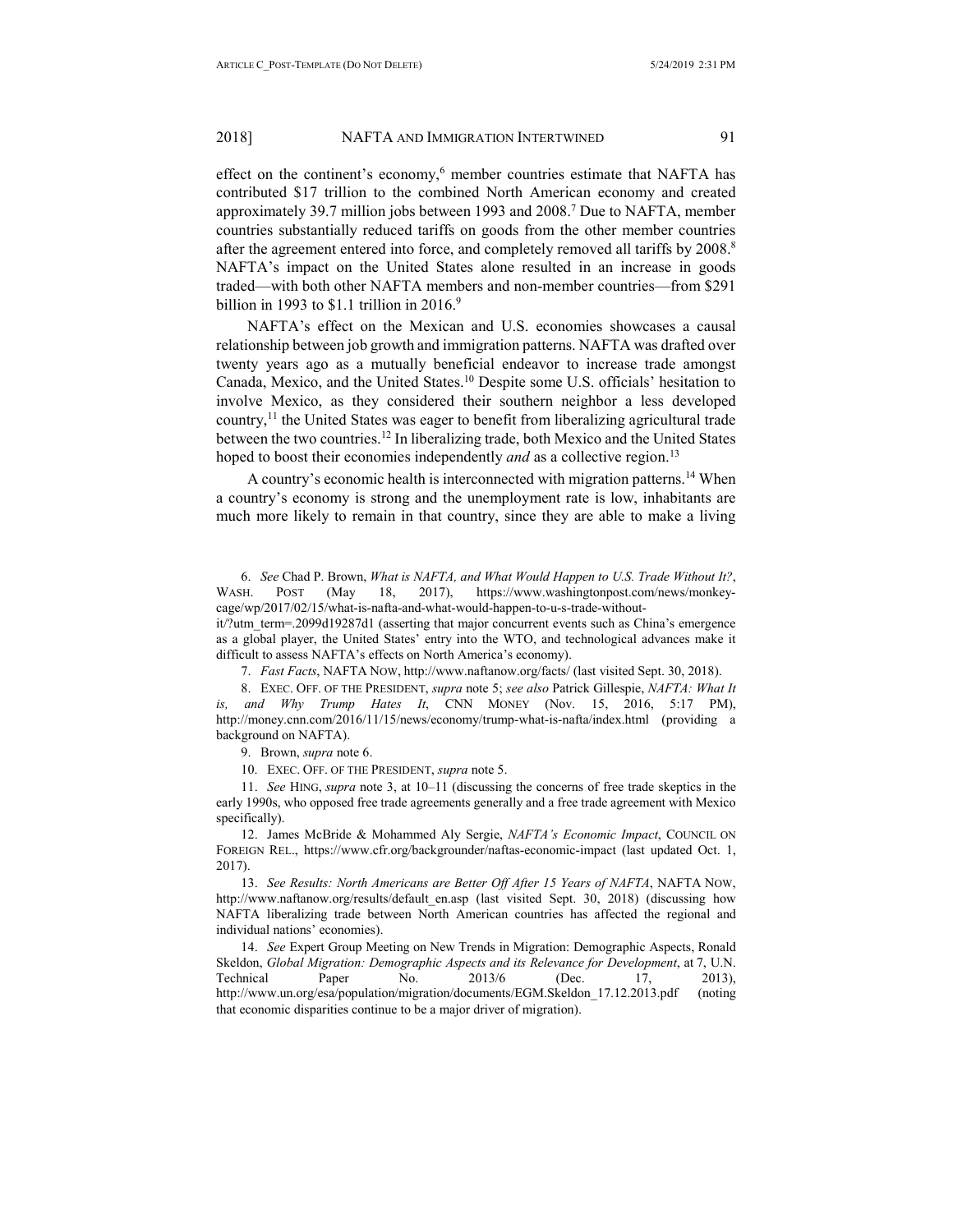there.<sup>15</sup> Accordingly, a weak economy and high unemployment rate can, and often does, lead to increased emigration from that country.16 Mexico and the United States have a long and interdependent economic relationship that involves labor and agriculture, which has historically altered migration trends.17 Although the parties' respective heads of state signed NAFTA to strengthen their countries' economies,<sup>18</sup> Mexico's economy did not flourish as anticipated, resulting in an uneven distribution of the promised benefits of NAFTA.19 Correspondingly, immigration from Mexico to the United States increased.<sup>20</sup> Had Mexico's economy not performed so poorly following NAFTA's entry into force, $21$  immigration may not have become such a highly politicized and contested issue in the United States.<sup>22</sup>

Immigration is one of the most discussed policy issues of this decade and it was especially significant in the 2016 U.S. Presidential campaign.23 Despite the renewed American focus on immigration, the long history of the United States incentivizing Mexican laborers to venture north<sup>24</sup> is often forgotten in the increasingly controversial discourse regarding Mexican immigration, over which U.S. politicians have fought in recent years.<sup>25</sup>

U.S. President Donald Trump's candidacy and administration focus on

15. *See id.* at 23 (discussing how Mexico's economic growth has led to Mexican urban centers becoming migrant destinations and to decreased immigration from Mexico).

16. *Id.*

17. *See* HING, *supra* note 3, at 35–36 (discussing how the Mexican and U.S. economies were entwined even as far back as the second Roosevelt administration).

18. *See* McBride & Sergie, *supra* note 12, at 2 (exploring the reasons for NAFTA's creation).

19. M. ANGELES VILLARREAL, CONG. RESEARCH SERV., RL34733, NAFTA AND THE MEXICAN ECONOMY 7 (June 3, 2010). *See* HING, *supra* note 3, at 12 (noting that increased trade between the United States and Mexico did not result in more jobs for Mexican workers).

20. *See* HING, *supra* note 3, at 12–13 (discussing how the volume of migrants from Mexico to the United States increased following NAFTA's entry into force).

21. VILLARREAL, *supra* note 19, at 7.

22. MARK WEISBROT ET AL., CTR. FOR ECON. AND POLICY RESEARCH, DID NAFTA HELP MEXICO? AN ASSESSMENT AFTER 20 YEARS 15 (Feb. 2014), http://cepr.net/documents/nafta-20 years-2014-02.pdf.

23. Prior to the 2016 U.S. Presidential election, 70% of voters considered immigration a very important issue to determine their vote. Notably, 79% of supporters of then-candidate Trump considered immigration a very important issue in determining their vote, compared to 65% of candidate Hillary Clinton's supporters. The increase in these numbers has reflected a noticeable increase in the issue's importance over the past few years: 54% of 2008 presidential election voters said immigration was very important in determining their vote, and just 41% of voters in 2012 said the same. It is also worth noting that of the 2016 election voters, 51% thought Hillary Clinton would have done a better job "dealing with immigration," compared to 42% of voters who thought Trump would do a better job. *See generally 2016 Campaign: Strong Interest, Widespread Dissatisfaction, U.S. Politics & Policy*, PEW RESEARCH CTR. (July 7, 2016), http://www.peoplepress.org/2016/07/07/4-top-voting-issues-in-2016-election/.

24. *See, e.g.*, HING, *supra* note 3, at 17 (discussing the history of the Bracero and Maquiladora programs in the twentieth century).

25. *See* Claire Felter & Danielle Renwick, *The U.S. Immigration Debate*, COUNCIL ON FOREIGN RELATIONS, https://www.cfr.org/backgrounder/us-immigration-debate-0 (last updated July 2, 2018) (providing a general background on immigration in the recent political climate).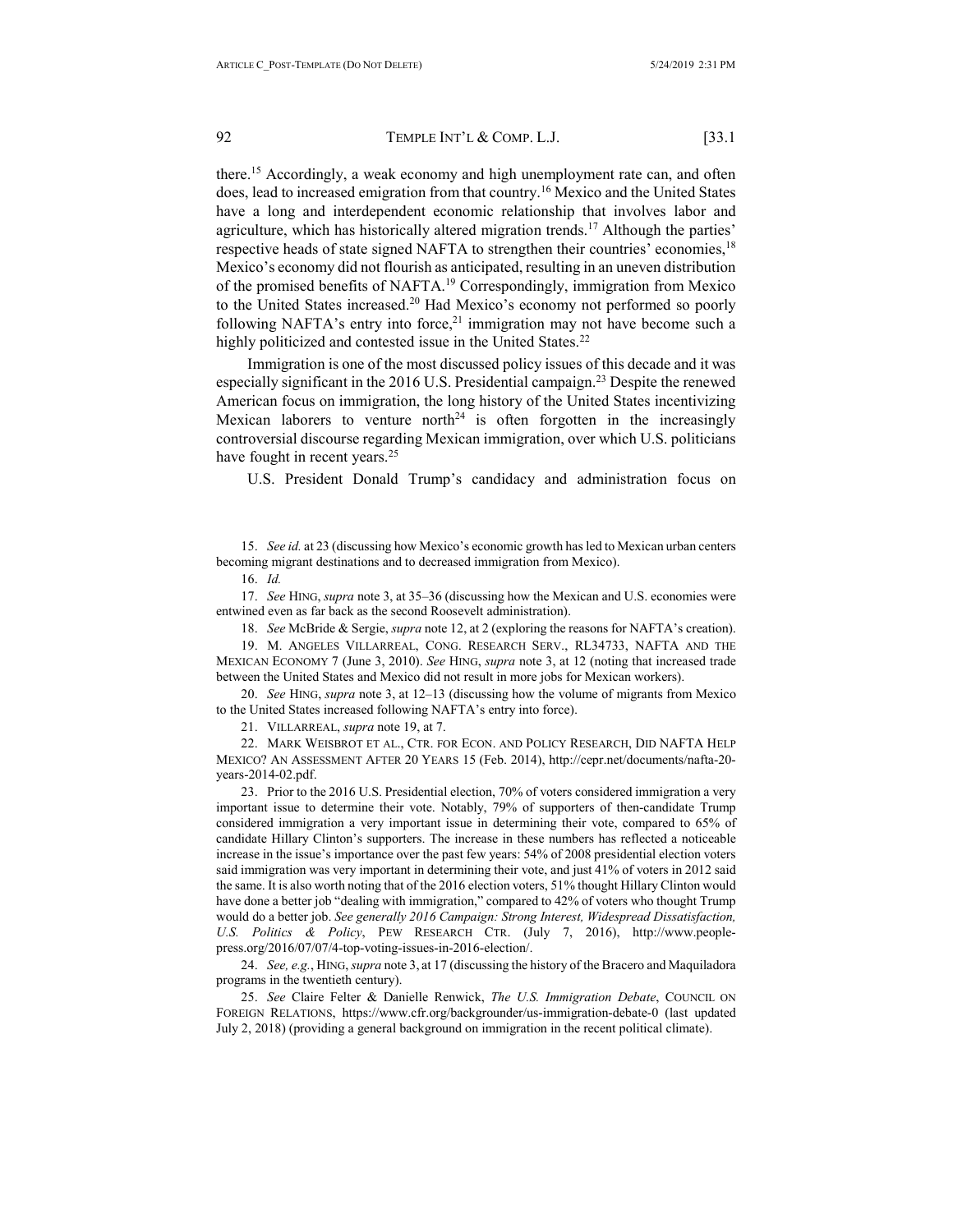immigration as a major topic of concern in the United States.<sup>26</sup> He regularly uses immigration enforcement as a bargaining chip for NAFTA negotiations with Mexican President Enrique Peña Nieto, $27$  further conflating trade and immigration into one subject without recognizing the causal relationship between the two.<sup>28</sup> Additionally, as both candidate and later president, Trump spews anti-immigrant propaganda: during his campaign, he repeatedly degraded Mexican immigrants and announced plans to build a physical wall to keep "illegal immigrants" out of the United States.29 President Trump's executive orders, policies, and dialogue reflect isolationist and nationalist policies, which amplify NAFTA's negative economic and social impacts on Mexico, thereby exacerbating the preexisting dysfunctional immigration patterns between the two countries.<sup>30</sup>

This Comment explores the causal relationship between negotiations of NAFTA and Mexican migration to the United States. Part II explains the history of the agreement and its relevant parties. Part III identifies and analyzes current events affecting NAFTA and immigration policymaking, and in particular, how discussions of NAFTA have often become conflated with immigration. Finally, Part IV considers proposals that call attention to the need for a change in framing the issues at hand. The subject of free trade has become inextricably linked with immigration in relations between Mexico and the United States. In present renegotiations of the agreement,<sup>31</sup> which are discussed in the Afterward of this Comment, it is essential to address this issue, rather than ignore it, as leaders have historically done.<sup>32</sup>

26. *See, e.g.*, *Here's Donald Trump's Presidential Announcement Speech*, TIME (June 16, 2015), http://time.com/3923128/donald-trump-announcement-speech/ (relaying then-candidate Trump's presidential announcement speech, in which he states his plans to build a border wall and roll back Obama-era Executive Orders on immigration).

27. Note that newly-elected President Andrés Manual López Obrador will be inaugurated on December 1, 2018 and will replace President Enrique Peña Nieto. Madeleine Ngo, *López Obrador, a Trump-bashing Leftist, Just Won Mexico's Presidency in a Landslide*, VOX (July 2, 2018, 12:20 PM), https://www.vox.com/world/2018/7/2/17525236/mexico-president-mexican-electionandres-manuel-lopez-obrador.

28. *See, e.g.*, Donald J. Trump (@realDonaldTrump), TWITTER (Jan. 26, 2017, 5:55 AM), https://twitter.com/realDonaldTrump/status/824616644370714627?ref\_src=twsrc%5Etfw&ref\_ur l=http%3A%2F%2Fwww.cnn.com%2F2017%2F01%2F25%2Fpolitics%2Fmexico-presidentdonald-trump-enrique-pena-nieto-border-wall%2Findex.html (threatening to cancel a meeting with President Peña Nieto if Mexico does not pay for a border wall).

29. Seth McLaughlin, *Donald Trump Vows to Build Border Wall, Says Mexico Will Pick up Tab*, WASH. TIMES (June 16, 2015), https://www.washingtontimes.com/news/2015/jun/16/donaldtrump-vows-build-border-wall/; Michelle Ye Hee Lee, *Donald Trump's False Comments Connecting Mexican Immigrants and Crime*, WASH. POST (July 8, 2015), https://www.washingtonpost.com/news/fact-checker/wp/2015/07/08/donald-trumps-falsecomments-connecting-mexican-immigrants-and-crime/?utm\_term=.9b6310a57bf8.

30. See *infra* Part III.B for a detailed discussion of NAFTA's negative impact on Mexico and the role of the Trump administration in exacerbating NAFTA's problems.

31. Heather Long, *U.S., Canada and Mexico Just Reached a Sweeping New NAFTA Deal. Here's What's in It.*, WASH. POST (Oct. 1, 2018), https://www.washingtonpost.com/business/2018/10/01/us-canada-mexico-just-reached-sweepingnew-nafta-deal-heres-whats-it/?utm\_term=.1d3f92aac4d8.

32. *See, e.g.*, Cyrille Rogacki, *An Interview with Ambassador Julius Katz*, 26 COLUM. J.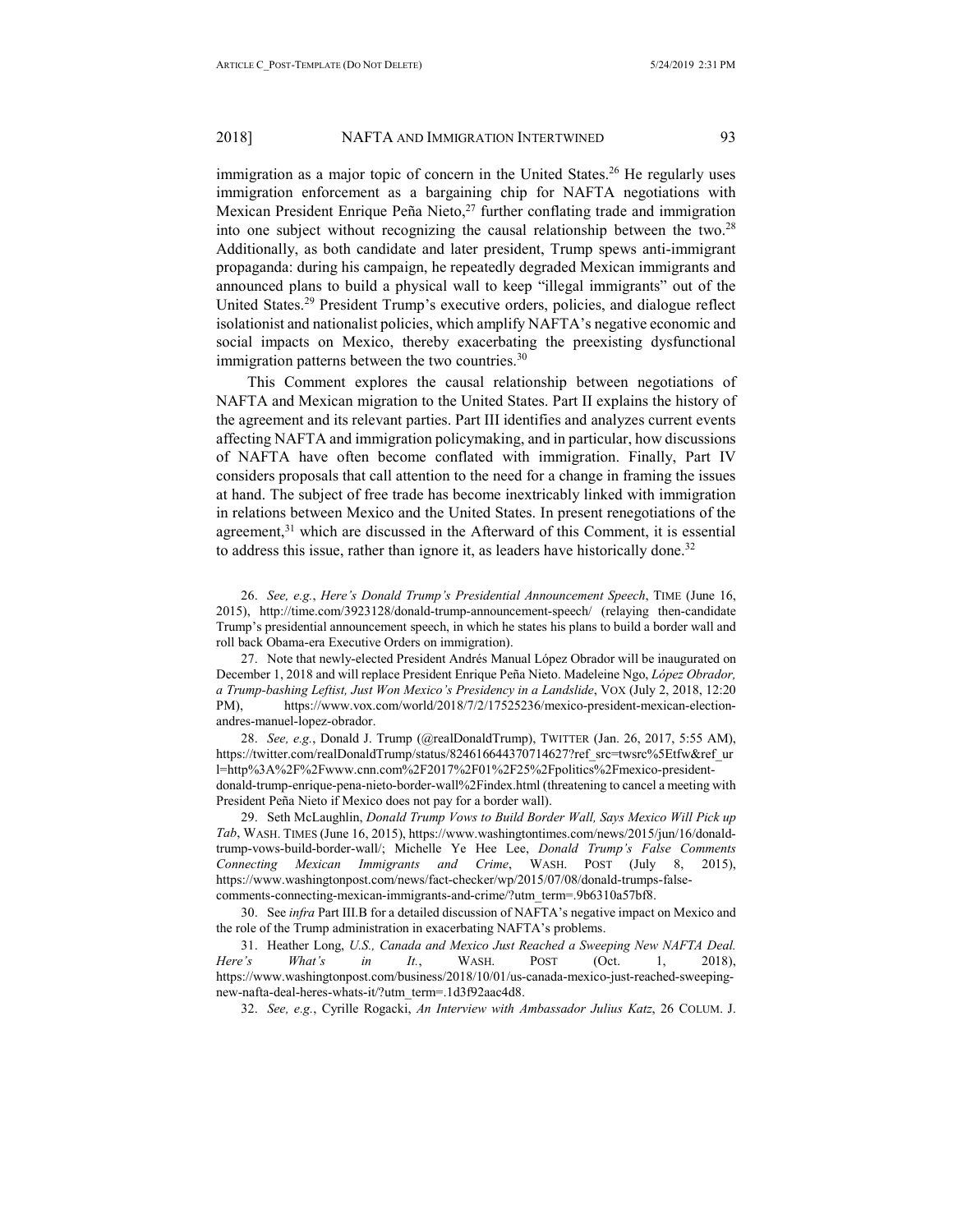# <span id="page-5-0"></span>**II. THE NORTH AMERICAN FREE TRADE AGREEMENT: INCEPTION AND DEVELOPMENT**

As a precursor to NAFTA, the United States and Canada first entered into a bilateral trade agreement in 1988, called the U.S.-Canada Free Trade Agreement (CUSFTA).33 The main objectives of CUSFTA were to eliminate trade barriers, liberalize investment, and increase cooperation between the two countries.<sup>34</sup> The United States and Canada implemented CUSFTA by eliminating tariffs, reducing non-tariff barriers, addressing trade in services, and creating a dispute settlement system.<sup>35</sup>

As a result of CUSFTA, Canada was able to gain better access to the U.S. economy, and in turn the United States accessed Canada's energy and cultural industries.36 In the year the agreement was announced, 90% of Canadians held an opinion on the agreement, while just 39% of surveyed Americans were even aware of the agreement's existence.37 In contrast to the Canadian public's engagement, the American public's general apathy towards the deal highlights the United States' status as a major global power and introduces the recurring theme of the United States' protectionist attitude in coming NAFTA negotiations.<sup>38</sup>

As CUSFTA's objectives suggest, both parties considered the possibility of including other countries in what was initially a bilateral agreement.<sup>39</sup> In 1989, former Mexican President Carlos Salinas de Gortari initiated negotiations to include Mexico in the agreement, hoping "to expand and protect Mexican markets in the United States and elsewhere, to attract foreign investment to Mexico, and to resolve some of the political, social, and diplomatic problems" in U.S.-Mexican relations."<sup>40</sup> The ties between Mexico and Canada were minimal, and thus the negotiations between the two countries developed somewhat as an afterthought, while trade with the United States remained at the forefront of both Mexico and Canada's priorities.41

WORLD BUS. 38, 39 (1991) ("The issues of immigration and labor, or the admission of Mexican labor to the United States, is not considered to be a subject of the free trade negotiations.").

33. EXEC. OFFICE OF THE PRESIDENT, *supra* note 5.

34. Canada-U.S. Free Trade Agreement, Can.-U.S., art. 102, Jan. 2, 1988, 27 I.L.M. 281. The objectives of CUSFTA were to "eliminate barriers to trade in goods and services between the territories of the Parties; facilitate conditions of fair competition within the free-trade area; liberalize significantly conditions for investment within this free-trade area; establish effective procedures for the joint administration of the Agreement and the resolution of disputes; and lay the foundation for further bilateral and multilateral cooperation to expand and enhance the benefits of the Agreement." *Id.* 

35. *Canada-U.S. Free Trade Agreement*, GOV'T. OF CAN. (June 5, 2018), http://www.international.gc.ca/trade-commerce/trade-agreements-accords-commerciaux/agracc/united\_states-etats\_unis/fta-ale/background-contexte.aspx?lang=eng.

36. JOHN HERD THOMPSON & STEPHEN J. RANDALL, CANADA AND THE UNITED STATES: AMBIVALENT ALLIES 273 (4th ed. 2008).

37. *Id.* at 274.

38. *See Here's Donald Trump's Presidential Announcement Speech*, *supra* note 26 (calling for the United States to focus on domestic issues rather than external ones).

39. Canada-U.S. Free Trade Agreement, *supra* note 34, art. 102.

- 40. THOMPSON & RANDALL, *supra* note 36, at 280.
- 41. *Id.*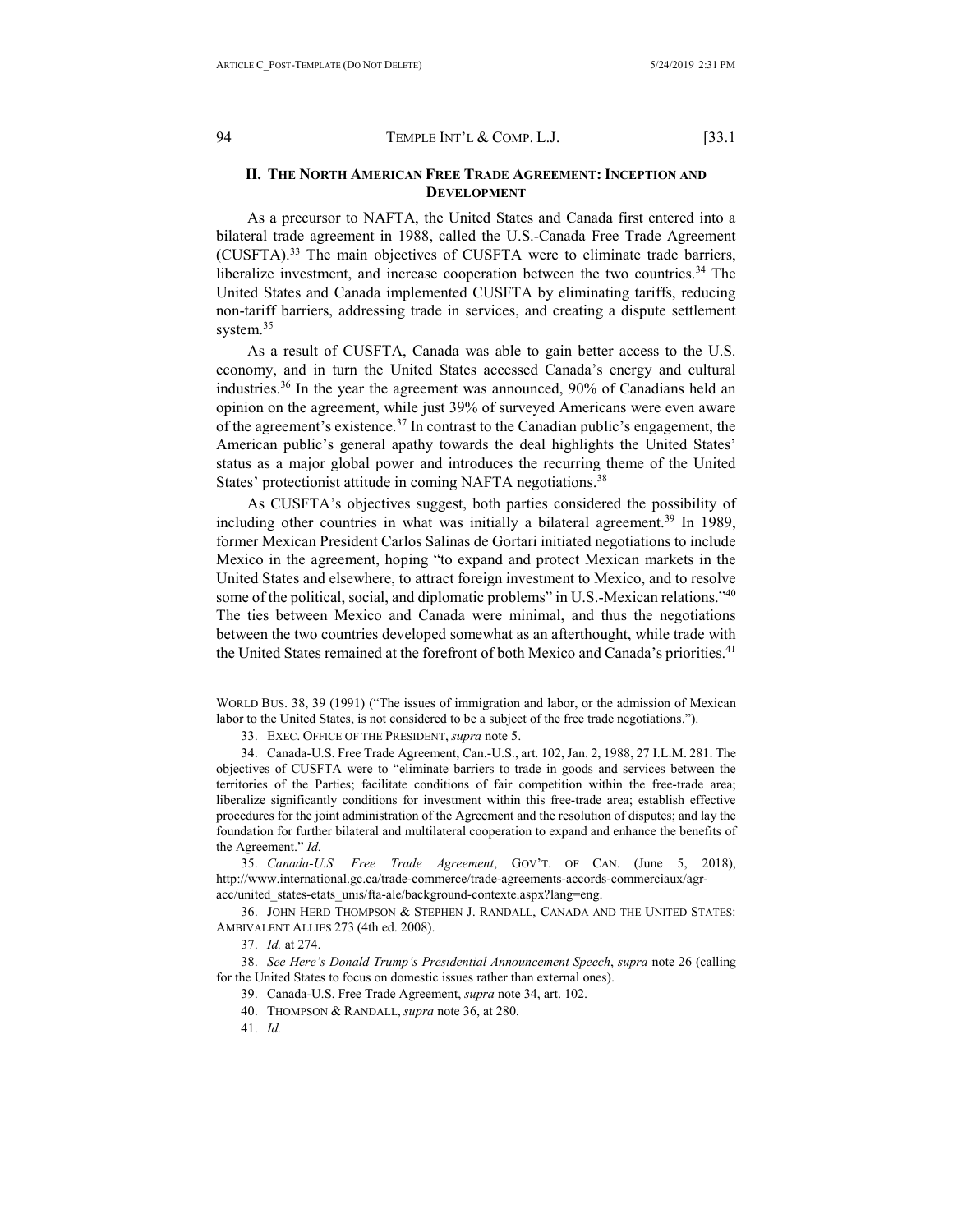The resultant NAFTA, negotiated and implemented by U.S. Presidents George H.W. Bush and Bill Clinton, respectively,<sup>42</sup> entered into force on January 1, 1994.<sup>43</sup>

## <span id="page-6-0"></span>*A. The Formation of NAFTA*

The objectives of NAFTA are almost identical to those of CUSFTA—aside from an additional provision to protect the intellectual property rights of each party—and include the same dispute settlement measures.<sup>44</sup> The major focuses of trade liberalization in NAFTA dealt with agriculture, textiles, and automobile manufacturing.45

Before Mexico's incorporation into NAFTA, its economy had been thriving under a developmentalist<sup>46</sup> and protectionist model.<sup>47</sup> From 1960 to 1980, Mexican real gross domestic product (GDP) per capita grew by 98.7%.48 Mexico sought to enter NAFTA in the hopes that trade liberalization with the United States and Canada would continue this trend of impressive economic growth in coming years.<sup>49</sup>

As a country with a developing economy, Mexico's inclusion led to concerns by U.S. politicians about the possibility of weakening the two highly developed economies of the United States and Canada.<sup>50</sup> Their chief concerns centered on Mexico's minimal GDP compared to that of both the United States and Canada, changing labor standards, and the outsourcing of jobs to Mexico due to lower wages and standards.<sup>51</sup> Accordingly, in domestic NAFTA discussions, the United States framed Mexico as a weaker power receiving the better end of the deal due to its

42. McBride & Sergie, *supra* note 12.

43. EXEC. OFFICE OF THE PRESIDENT, *supra* note 5.

44. *Compare* Canada-U.S. Free Trade Agreement, *supra* note 34, *with* NAFTA, *supra* note 4. *See generally* Laura Macdonald, *Canada and NAFTA*, CANADIAN ENCY (Mar. 29, 2017), https://www.thecanadianencyclopedia.ca/en/article/north-american-free-trade-agreement-nafta.

45. McBride & Sergie, *supra* note 12.

46. For a definition of "developmentalism" see *Developmentalism*, OXFORD DICTIONARIES, www. https://en.oxforddictionaries.com/definition/developmentalism (last visited Oct. 8, 2018) ("An economic policy concerned with improving the economy, and thus national autonomy, of an underdeveloped country by fostering the development of dynamic internal markets through such means as imposing high tariffs on imported goods.").

47. Aaron Tornell & Gerardo Esquivel, *The Political Economy of Mexico's Entry into NAFTA*, 4 NAT'L BUREAU OF ECON. RESEARCH 25, 27 (1995). The authors point out that the Mexican government protected its economy in the 1980s via import permits, increasing trade barriers, and initially declining to accede to the GATT. The government's eventual accession to the GATT marked the beginning of an economic liberalization period, leading to its involvement in NAFTA. *Id.*

48. WEISBROT ET AL., *supra* note 22, at 1.

49. *Id.* at 18; *see generally* Tornell & Esquivel, *supra* note 47 (discussing NAFTA as one part of economic liberation in Mexico).

50. *See* THOMPSON & RANDALL, *supra* note 36, at 283 (noting that a 1992 U.S. presidential candidate argued trade liberalization would lead to a "giant sucking sound" of U.S. jobs fleeing across the border).

51. *See id.* at 281–83 (elaborating on the domestic tensions that arose in NAFTA discussions).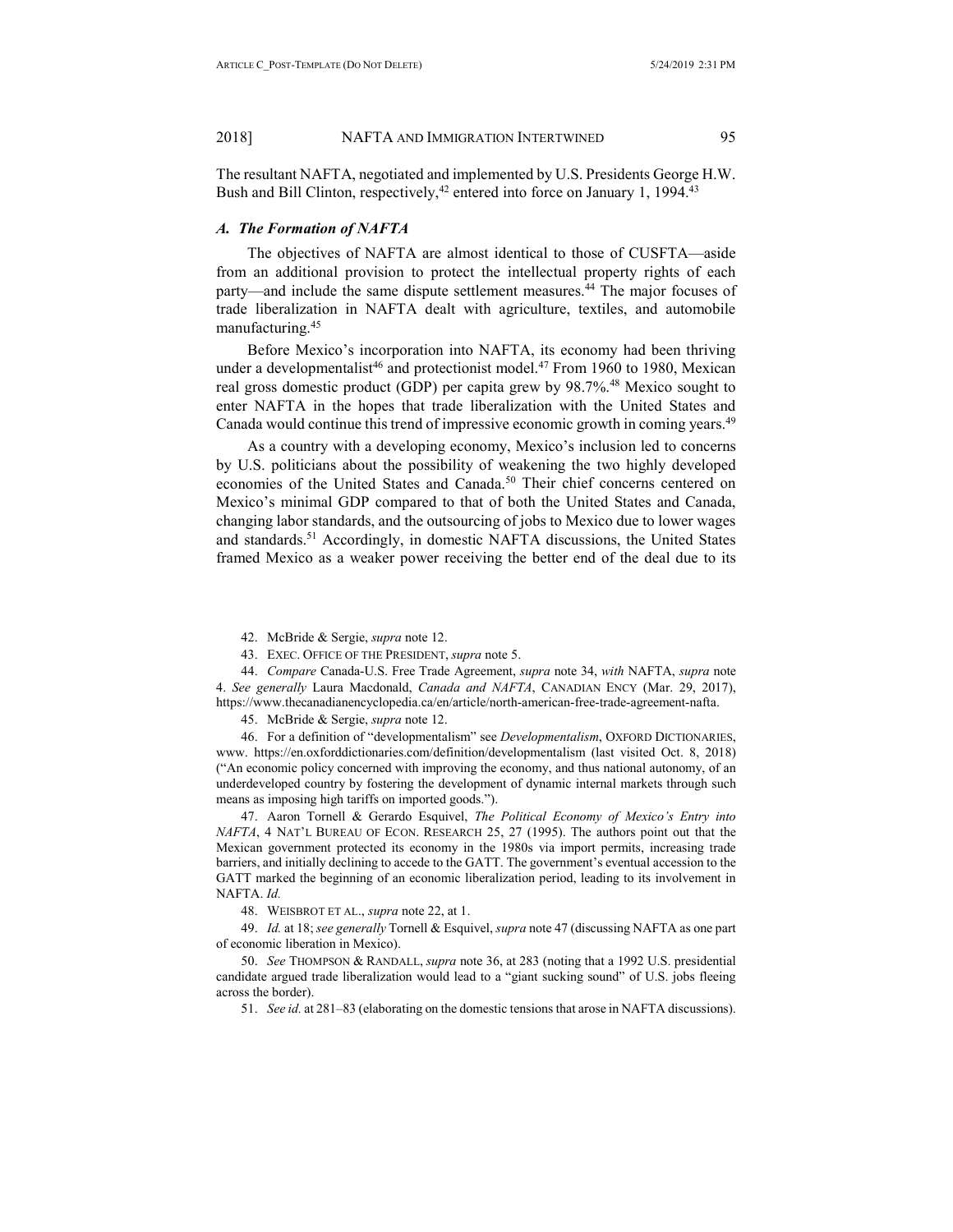smaller economy.<sup>52</sup>

Because of lingering worries in the United States that Mexico's inclusion into the agreement would disproportionately outsource labor to Mexico, a side agreement to NAFTA, the North American Agreement on Labor Cooperation (NAALC), sought to improve labor standards by creating oversight mechanisms to ensure enforcement of those standards.<sup>53</sup> The NAALC ensured that the presence of lowwage workers in Mexico would not lead to the demise of U.S. jobs through the outsourcing of American employment to Mexico.<sup>54</sup> As discussed later in this Comment, U.S. fears regarding labor outsourcing would soon prove to be unsubstantiated for a number of reasons. 55

NAFTA did not include explicit language regarding the agreement's potential effects on immigration.<sup>56</sup> At the time NAFTA negotiations took place, Deputy U.S. Trade Representative Julius Katz did not acknowledge a relationship between the plans for trade liberalization and immigration.<sup>57</sup> He indicated that "[t]he issues of immigration . . . [are] not considered to be a subject of the free trade negotiations . . . [w]hen we get into broad scale immigration, you're not dealing with trade . . . you're dealing with social issues . . . and we've agreed that will not be part of this negotiation."58 Thus, there was no plan in the event that Mexico's agricultural industry declined; no transition period for farmers to adjust; no incentive for farmers to shift to more competitive crops; and no other job development opportunities.<sup>59</sup>

#### <span id="page-7-0"></span>*B. NAFTA's Key Agricultural Provisions*

Every section of NAFTA was negotiated as part of the trilateral agreement, except for the section regarding agriculture. $60$  In trading with both Mexico and the United States, Canada enforces key restrictions and quotas on products such as dairy and poultry.<sup>61</sup> Despite these restrictions, Canada is currently the leading importer of

52. *Id.*

53. *Id.* at 282; *North American Agreement on Labor Cooperation: A Guide*, U.S. DEP'T OF LABOR (Oct. 2005), https://www.dol.gov/ilab/trade/agreements/naalcgd.htm.

54. Brown, *supra* note 6.

55. *See infra* Part II.B for a discussion on how the provisions of NAFTA relating to agricultural trade led to job losses for Mexican workers.

- 56. NAFTA, *supra* note 4.
- 57. Rogacki, *supra* note 32, at 39.

58. *Id.* 

59. *See* HING, *supra* note 3, at 14–15 (quoting Laura Carlsen's argument that the lack of plans significantly harmed Mexican farmers).

60. This Comment will focus specifically on the relationships between Mexico and the United States, and Canada and the United States, respectively. The bilateral agricultural agreement between Mexico and Canada can be found in Annex 703.2, Section B of NAFTA.

61. *See Tariff Elimination*, GOV'T OF CAN., http://www.international.gc.ca/tradecommerce/trade-agreements-accords-commerciaux/agr-acc/nafta-alena/fta-ale/tariffaccel.aspx?lang=eng (last visited Sept. 28, 2018) (explaining that NAFTA eliminated tariffs on almost all goods from Canada except for dairy, poultry, eggs, and sugar); *see also Revisiting NAFTA: The Stakes for Key Industries*, N.Y. TIMES (Apr. 27, 2017), https://www.nytimes.com/2017/04/27/business/economy/nafta-impact-industries-cars-agricultureapparel-pharmaceuticals.html? r=0 (explaining how Canada's tight control on dairy, poultry, and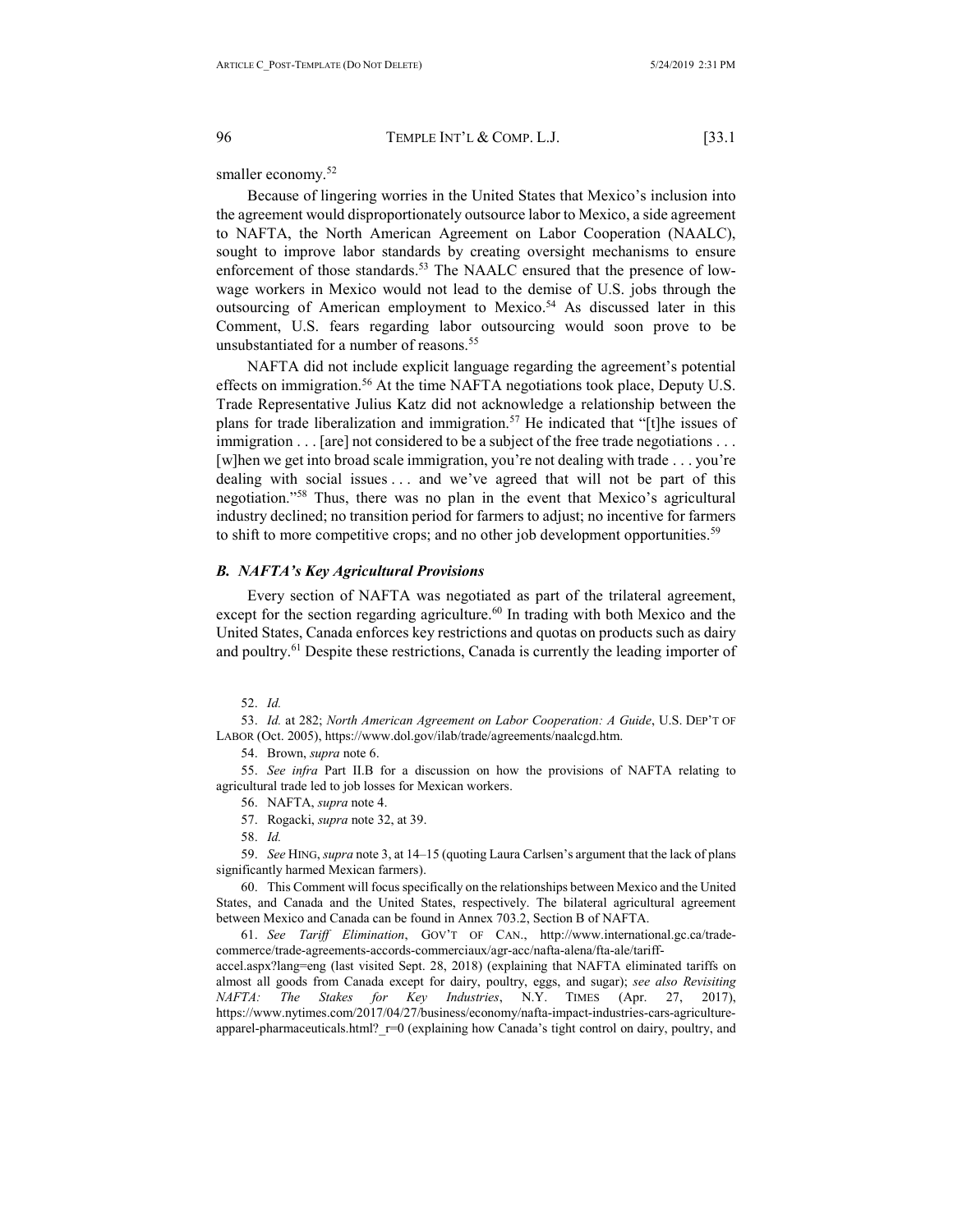U.S. agricultural products.<sup>62</sup> U.S. horticultural exports to Canada increased almost  $30\%$  within the first six years of the agreement,<sup>63</sup> and agricultural trade between the two countries has more than tripled since NAFTA took effect.<sup>64</sup>

Agricultural trade liberalization is a large contributing factor to Mexico's job loss for two primary reasons: the pervasive effect of U.S. governmental subsidies on Mexico<sup>65</sup> and the corresponding demand for low-wage workers in the United States.<sup>66</sup> Prior to the enactment of NAFTA, small rural farmers composed the majority of the over eight million agricultural jobs in Mexico.<sup>67</sup> Yet following NAFTA's enactment, these workers were forced to compete with the larger and more powerful U.S. agricultural workforce, partly due to existing governmental subsidies for U.S. farmers.<sup>68</sup> Because of the Great Depression, the U.S. government implemented agricultural subsidies $69$  at the federal and local levels in order to stabilize farm income.<sup>70</sup> They guaranteed a price floor and paid farmers more for crops such as corn, cotton, and wheat.<sup>71</sup> Once the government implemented these subsidies, the subsequent job loss in Mexico logically led to increased migration out of Mexico and into its northern neighbor, the United States.<sup>72</sup>

egg production shuts out imports from the United States and Mexico).

62. McBride & Sergie, *supra* note 12.

63. *NAFTA Good for Farmers, Good for America*, EXEC. OFF. OF THE PRESIDENT (June 2001), https://ustr.gov/about-us/policy-offices/press-office/fact-sheets/archives/2001/june/naftagood-farmers-good-america.

64. McBride & Sergie, *supra* note 12.

65. It is worth mentioning that the Trump administration has identified subsidies as a key target of renegotiations of the agreement: "the Administration will work to eliminate unfair subsidies, market-distorting practices by state owned enterprises, and burdensome restrictions on intellectual property." *USTR Releases NAFTA Negotiating Objectives*, OFFICE OF THE U.S. TRADE REP., EXEC. OFF. OF THE PRESIDENT, (July 2017), https://ustr.gov/about-us/policy-offices/pressoffice/press-releases/2017/july/ustr-releases-nafta-negotiating.

66. *See* HING, *supra* note 3, at 14–15 (arguing that NAFTA caused much of the agricultural job loss in Mexico resulting in many Mexicans leaving for the United States); *NAFTA at Year Twelve: Hearing Before the Subcomm. on Int'l Trade of the S. Comm. on Fin.*, 109<sup>th</sup> Cong. 19–22 (2006) [hereinafter *NAFTA at Year Twelve*] (statement of Sandra Polaski, Senior Associate and Director, Trade, Equity, and Development Project, Carnegie Endowment for International Peace).

67. HING, *supra* note 3, at 14.

68. *See generally Farm Income & Finances: 2018 Farm Sector Income Forecast*, U.S. DEP'T OF AGRIC., ECON. RES. SERV. https://www.ers.usda.gov/topics/farm-economy/farm-sectorincome-finances/farm-sector-income-forecast/ (last updated Sept. 04, 2018) (outlining projected U.S. farm incomes, including income from government subsidies); *see* Bradly J. Condon & J. Brad McBride, *Do You Know the Way to San Jose? Resolving the Problem of Illegal Mexican Migration to the United States,* 17 GEORGETOWN IMMIGR. LAW J. 251, 261–62 (2003) (explaining how the demand for illegal immigrant workers from Mexico has increased due to a variety of factors, including U.S. government subsidies to farms).

69. *See* Tom Philpott, *Where Farm Subsidies Came From, and Why They're Still Here*, GRIST (Jan. 31, 2007), [https://grist.org/article/farm\\_bill2/](https://grist.org/article/farm_bill2/) (noting that the Roosevelt administration, in response to the Great Depression, subsidized farmers to help stabilize prices).

70. *Farm Income & Finances: 2018 Farm Sector Income Forecast*, *supra* note 68.

71. *Id.*

72. Condon & McBride, *supra* note 68, at 261–62.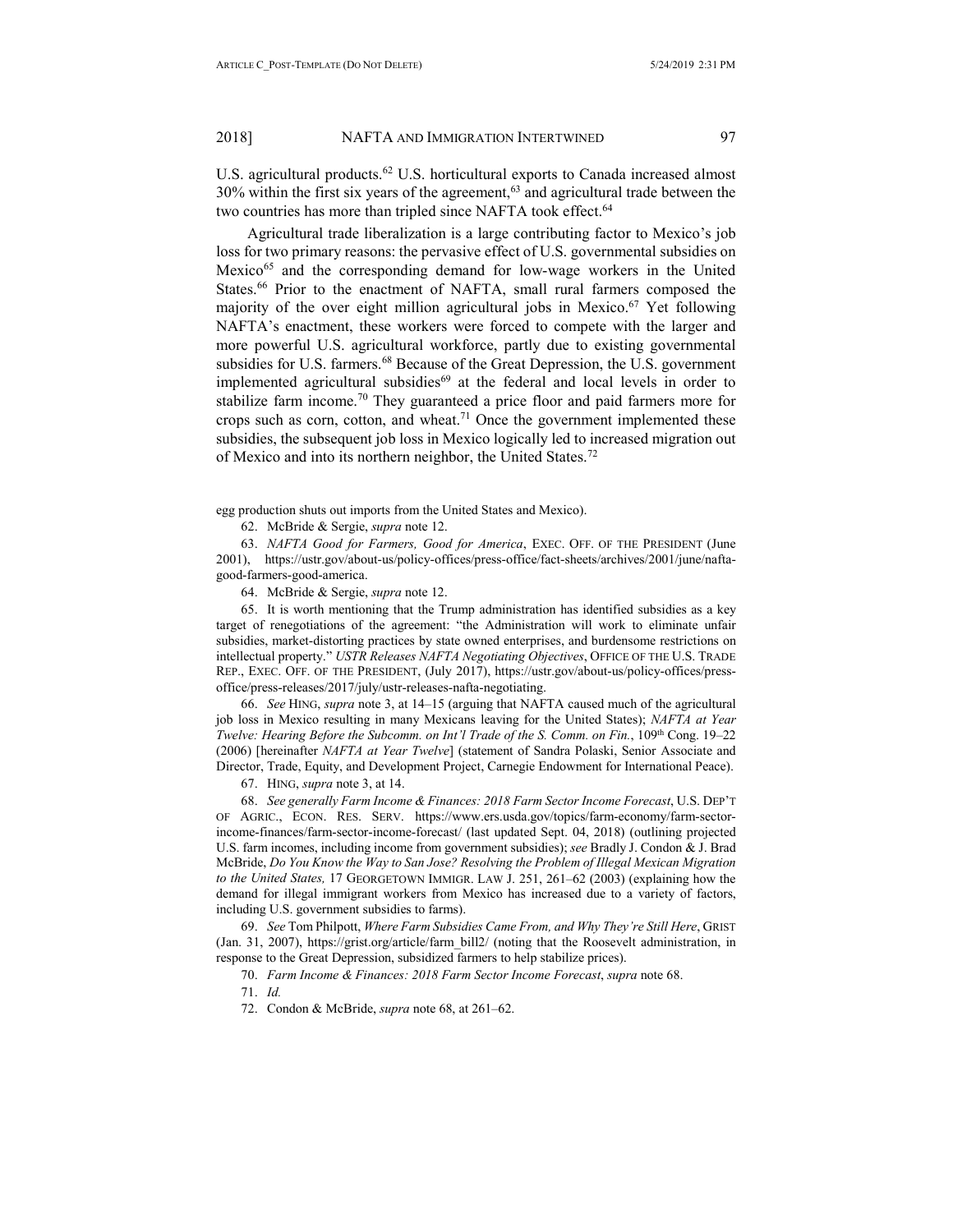The influence of the agricultural production subsidy on immigration undoubtedly stemmed from Mexico's dependence on agriculture as a key feature of its economy and its contribution to NAFTA.<sup>73</sup> Approximately 40% of the materials going into Mexican exports are produced in the United States—meaning that forty cents of each dollar spent on Mexican goods support U.S. jobs.<sup>74</sup> Agricultural trade between the United States and Mexico accounted for a large portion of NAFTA's achievements, reaching almost \$12 billion within the first six years of the agreement.<sup>75</sup> NAFTA allowed for a much more liberal expansion of trade to Mexico, leading to a burst in Mexican exports to Canada and the United States, particularly of crops.76

NAFTA's impact on the changing agricultural industry was a central factor that led to an increase in Mexican immigration.<sup>77</sup> Mexico's economic reliance on its lowskilled laborers for agricultural work prior to NAFTA was, whether intentionally or unintentionally, overlooked in negotiations for agricultural trade liberalizations.<sup>78</sup> Experts argue that this provision subsidizing agricultural production, an industry upon which many Mexicans heavily relied, led to about two million Mexican farmers losing jobs in a sixteen-year period following the agreement.<sup>79</sup>

Mexico's inability to compete with the U.S.-subsidized agricultural workforce led to widespread job loss, and eventually incentivized agricultural workers to migrate to where jobs were available—the United States.<sup>80</sup> Mexican agricultural liberalization created an inverse correlation in job availability between the United States and Mexico.<sup>81</sup>

The U.S. agricultural industry boomed following NAFTA's enactment,<sup>82</sup> creating a large demand for cheap labor.<sup>83</sup> However, there was already a large disparity in compensation for laborers between the two countries: at the time of NAFTA's enactment in the early 1990s, Mexican workers were earning approximately 15% of the compensation of a U.S. worker. $84$  Mexico's fears of

73. *NAFTA at Year Twelve*, *supra* note 66 (statement of Craig Lang, President of Iowa Farm Bureau Federation).

74. Letter from Enrique Peña Nieto, President of Mexico, to Donald J. Trump, Republican Presidential Nominee (Aug. 25, 2016), *available at*  https://www.gob.mx/cms/uploads/attachment/file/145457/Carta\_DT.pdf.

75. *NAFTA Good for Farmers, Good for America*, *supra* note 63.

76. VILLARREAL, *supra* note 19, at 13.

77. McBride & Sergie, *supra* note 12.

78. *See id*. (suggesting that new measures are required to help low-skilled laborers to decrease labor migration out of Mexico).

79. WEISBROT ET AL., *supra* note 22, at 13; *NAFTA at Year Twelve*, *supra* note 66.

80. McBride & Sergie, *supra* note 12.

81. *Id.*; Jason Ackleson, *Achieving "Security and Prosperity": Migration and North American Economic Integration*, 4 IMMIGR. POL'Y IN FOCUS 2, 3–4 (Feb. 2006); HING, *supra* note 3, at 29.

82. Kevin Skunes, *NAFTA has Helped Grow American Agriculture for Two Decades*, HILL (Jan. 23, 2018, 5:45 PM), http://thehill.com/opinion/energy-environment/370363-nafta-hashelped-grow-american-agriculture-for-two-decades.

83. Condon & McBride, *supra* note 68, at 262–63.

84. *See* HING, *supra* note 3, at 16 (noting that this statistic was taken in 1994).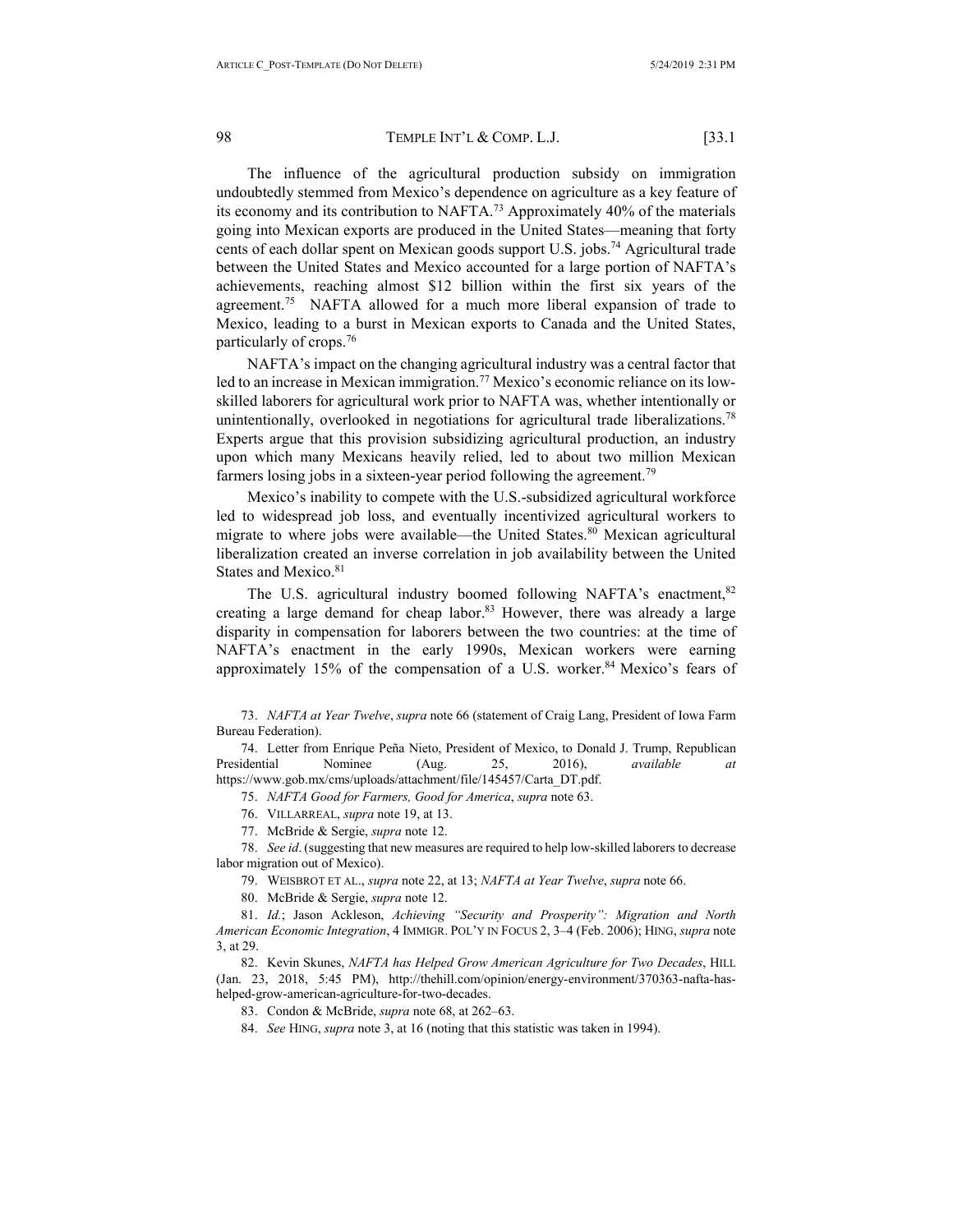exporting jobs to the United States came true, with the results amplified due to the millions of lost jobs in Mexico.<sup>85</sup> From the comparative advantage theory framework,<sup>86</sup> low-wage workers unintentionally had become the foreign "goods" who were traded at the lowest cost.<sup>87</sup>

Following NAFTA's enactment, the U.S. agricultural industry encouraged more labor migration from Mexico than before.<sup>88</sup> Mexico became increasingly dependent on the United States for food because of the same cheap exports that previously ran Mexican agricultural workers out of business.<sup>89</sup> The United States benefitted disproportionately from Mexico's cheap labor and declining agricultural industry, rendering NAFTA ineffective and even harmful for Mexico from a comparative advantage perspective.<sup>90</sup>

Although NAFTA's stated purpose was to benefit the countries' economies and increase jobs, the combination of Mexico's job market decline and the United States' labor recruitment created a troublesome pattern of Mexican migration to the United States.<sup>91</sup> Through the changing agricultural provisions, the countries' relationship further enforced Mexico's emergence as a "labor-intensive" country and cemented the United States as a "capital-intensive" country.<sup>92</sup>

# <span id="page-10-0"></span>*C. Mexico's Changing Economy and Its Effect on Migration Trends*

Concerns about the increasing number of undocumented Mexican immigrants in the United States grew after NAFTA negotiations.<sup>93</sup> Although NAFTA's only immigration-related provision pertained to nonimmigrant business visas,  $94$  the

85. McBride & Sergie, *supra* note 12 (noting that NAFTA put almost two million small Mexican farmers out of work).

86. *See* SURANOVIC, *supra* note 1, at 40 (explaining comparative advantage theory).

87. *See* McBride & Sergie, *supra* note 12 (quoting former Mexican President Salinas de Gortiari, who hoped NAFTA would help Mexico "export goods, not people").

88. *Id.*

89. JEFF FAUX, THE GLOBAL CLASS WAR: HOW AMERICA'S BIPARTISAN ELITE LOST OUR FUTURE—AND WHAT IT WILL TAKE TO WIN IT BACK 134 (2006).

90. *See generally* HING, *supra* note 3, at 29. The author explains that economic experts agree that Mexico's potential effect on U.S. labor standards paled in comparison to that of China, given that China rejoined the global economy during the same time as NAFTA negotiations. Mexico's annual growth rate of 3% over the past decade—one of the worst in Latin America—is attributed to, in large part, China and Asia's growing competitive markets. *Id.* 

91. Ackleson, *supra* note 81, at 3–4.

92. *See* HING, *supra* note 3, at 39–45 (outlining Mexico's spectacular economic growth through petroleum, to its failure to retain wealth through this "capital intensive" industry, leading to Mexico's reliance on the United States and NAFTA to restore its economy). A "capitalintensive" industry is dependent on financial resources to create wealth, as compared to a "laborintensive" industry that is focused on labor processes to produce goods or services. *See* Skeldon, *supra* note 14, at 26.

93. Ackleson, *supra* note 81, at 3–4.

94. *See* NAFTA, *supra* note 4 ("[T]he United States shall annually approve as many as 5,500 initial petitions of business persons of Mexico seeking temporary entry under Section D of Annex 1603 to engage in a business activity . . . .").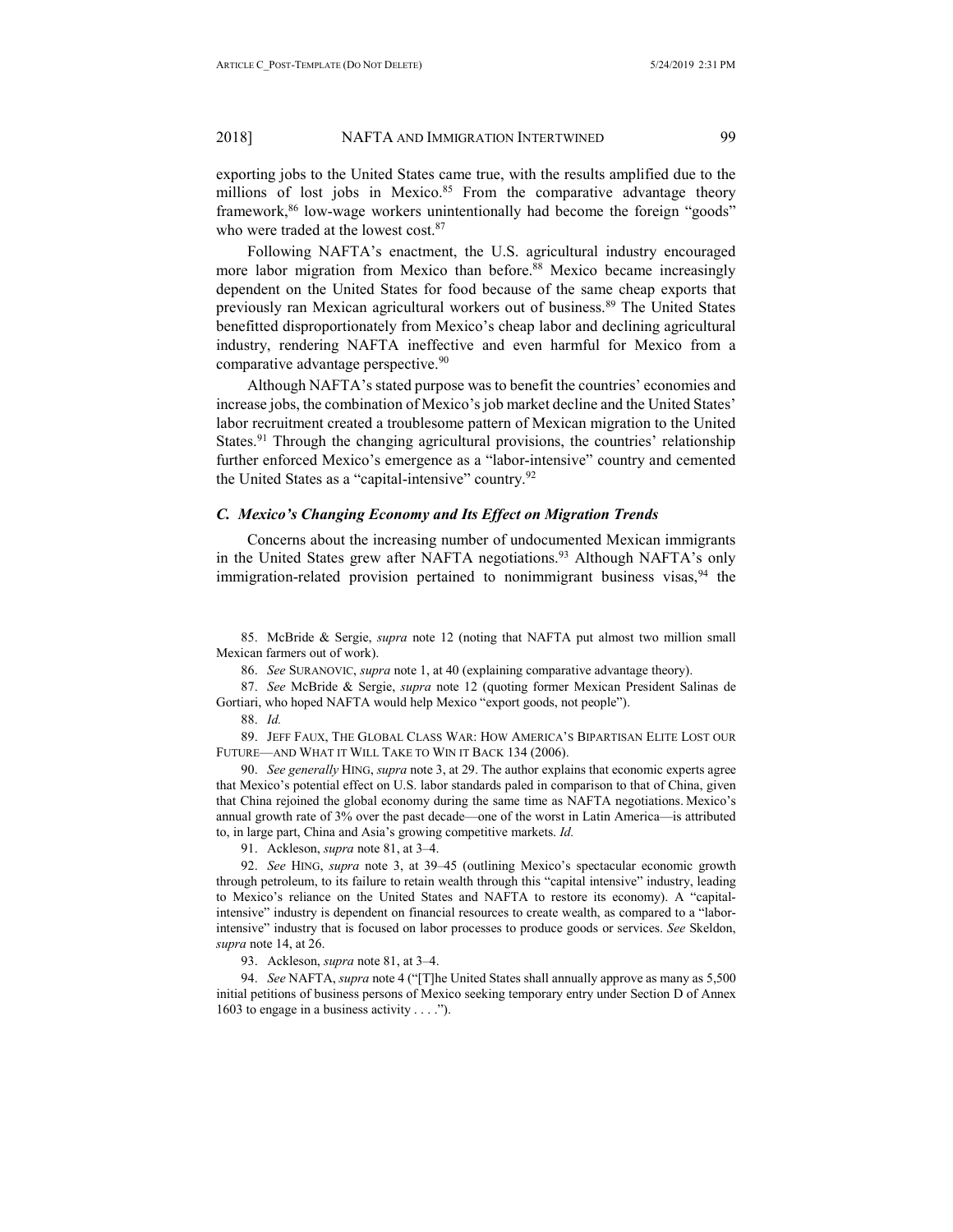agreement effectively liberalized immigration between North American countries, particularly with regard to immigration between the United States and Mexico:

At best, the effects of NAFTA in Mexico have been uneven, especially in rural areas and among low-skilled groups; when those workers need work, they tend to migrate to the United States. Moreover, the wages for lowwage manufacturing workers have suffered as the rural poverty rate has increased. The creation of jobs by NAFTA that would reduce pressure to migrate simply has not occurred.<sup>95</sup>

Due to their longstanding relationship, both the United States and Mexico played important roles in shaping each others' political development throughout the twentieth century.<sup>96</sup> Despite the highly politicized distress over migration patterns during the past few decades, trends of Mexican immigration to the United States began long before NAFTA negotiations.<sup>97</sup> Political unrest leading to the Mexican Revolution of 1910—combined with the economic slump following World War I resulted in high unemployment rates and increased poverty in Mexico.<sup>98</sup> Simultaneously, the Industrial Revolution in the United States led to unprecedented job growth and demand for additional laborers during a period of dramatic economic expansion.<sup>99</sup> The United States' overtly racist policies preventing Asian immigration during this time<sup>100</sup> caused the U.S. government to heavily recruit Mexican laborers, leading to approximately 200,000 Mexican immigrants entering the United States from 1910 to 1920.101

The discovery of oil also factored into the U.S.-Mexico relationship during the 1910s.102 The United States' interest in Mexican petroleum kept relations between the two countries positive, as both economies benefitted from the negotiations of its sale in the U.S. market.<sup>103</sup> As a result, the U.S.-Mexican social and economic relationship ebbed and flowed throughout the beginning of the twentieth century.<sup>104</sup> The combination of Mexico's nationalization of its oil holdings and assistance of

95. HING, *supra* note 3, at 13; *see also* Ackleson, *supra* note 81, at 3–4 (underscoring the disparate impact of NAFTA on low-wage workers, compared to that of skilled workers).

96. Renata Keller, *U.S.-Mexican Relations from Independence to the Present*, OXFORD RES. ENCYCLOPEDIAS (Mar. 2016), 2016), http://americanhistory.oxfordre.com/view/10.1093/acrefore/9780199329175.001.0001/acrefore-9780199329175-e-269 (describing how each country affected the other's political, economic, social, and cultural development over the past two centuries).

97. HING, *supra* note 3, at 30–31.

98. *Id*.

99. *Id*.

100. Dubbed the "Exclusion Era" in the early twentieth century, the United States sought to prohibit migration from Asian countries—particularly from China and Japan. In 1917, the Asiatic Barred Zone Act of 1917 prohibited immigration from most of Asia. Seven years later, the Immigration Act of 1924 imposed quotas for immigrants from the Eastern hemisphere altogether. *See generally* MAE M. NGAI, IMPOSSIBLE SUBJECTS: ILLEGAL ALIENS AND THE MAKING OF MODERN AMERICA (2004).

101. HING, *supra* note 3, at 31.

102. *Id*. at 32.

103. *Id*.

104. *See generally id*. at 34–35 (detailing the fluctuating relationship between the United States and Mexico in the early twentieth century).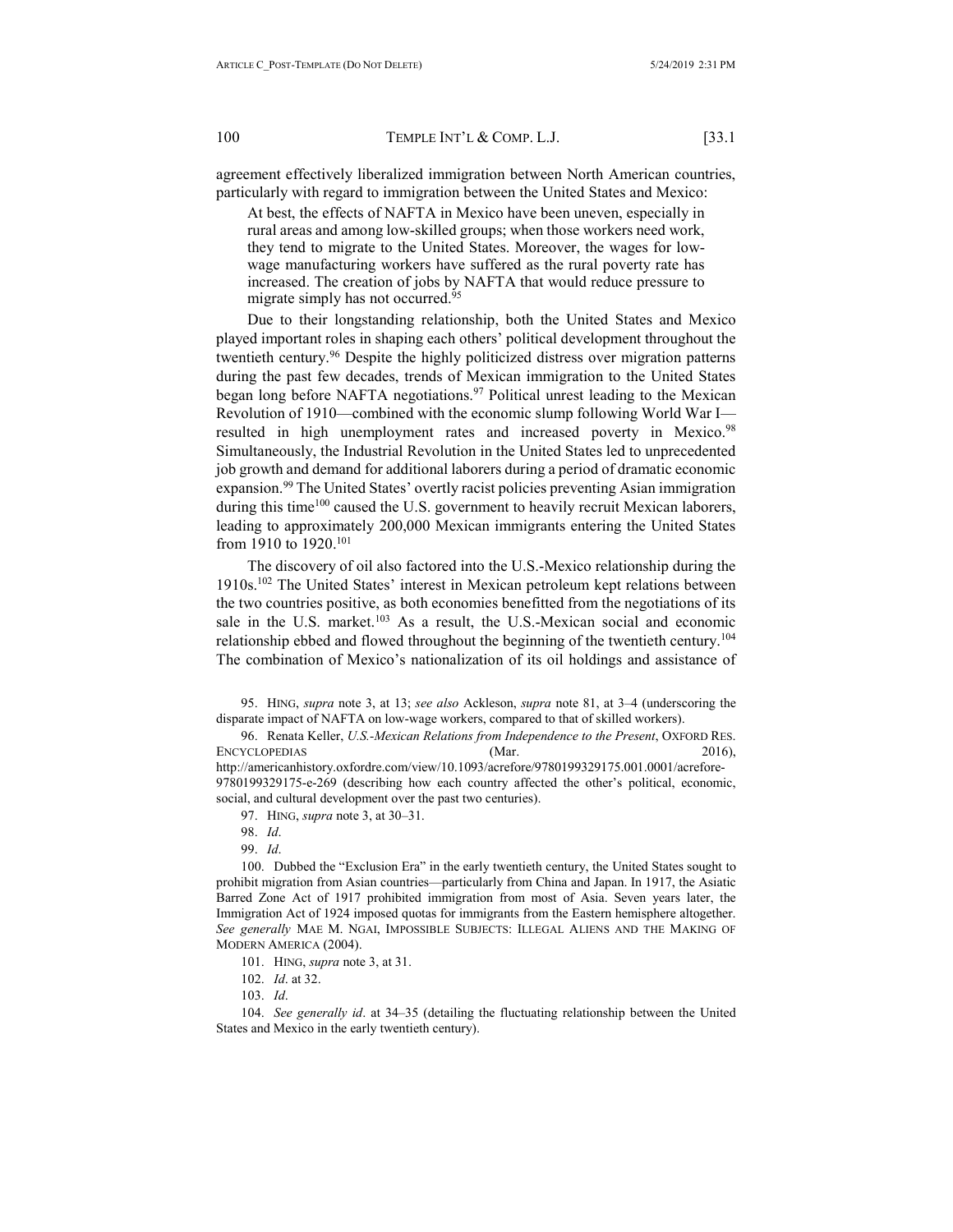45,000 soldiers and workers to the United States during World War II sparked the first step towards large-scale immigration into the United States.<sup>105</sup>

#### **1. Mexican Immigration in the Mid-Twentieth Century**

Due to the United States' increasing dependence on Mexican labor, U.S. President Franklin D. Roosevelt created the Bracero Program in 1942<sup>106</sup> to grant seasonal Mexican workers permission to work in the United States under conditions of minimum wage, appropriate living and work conditions, and return transportation.<sup>107</sup> This program not only reinforced the need for Mexican laborers in the U.S. market, but also unintentionally caused a significant number of Mexican workers to enter the United States outside of the Bracero Program, and without the Bracero Program's promised worker protections.<sup>108</sup> While Mexico's economy was growing during this time, its population also increased significantly, doubling from 16 million to 32 million people in less than thirty years.<sup>109</sup> The population increase was reflected in the growing Mexican population in the United States, which was facilitated by the Bracero Program and increasing globalization.<sup>110</sup>

The Bracero Program ended in 1964.<sup>111</sup> The U.S. government reasoned that "the dramatic drop in demand for indentured Mexican labor corresponded to the overall decline in farm employment resulting from the extensive mechanization of U.S. agriculture during the 1960s."112 However, some experts argue that the true rationale was more political than economic because an unprecedented amount of undocumented workers had rendered the program impractical and uncontrollable.<sup>113</sup> The final stages of the Bracero Program marked the beginning of an unsustainable paradigm of labor supply and demand between the two countries in both documented and undocumented immigration numbers.<sup>114</sup>

Exacerbating Mexico's growing concerns of immigration, Mexico's economy began to decline in the 1980s.<sup>115</sup> In the beginning of that decade, Mexico's status as the world's largest petroleum producer had allowed the country to negotiate

111. Mandeel, *supra* note 106, at 105.

112. Richard D. Vogel, *Transient Servitude: The U.S. Guest Worker Program for Exploiting Mexican and Central American Workers*, MONTHLY REV. §§ 1, 6 (Jan. 2007), https://monthlyreviewarchives.org/index.php/mr/article/view/MR-058-08-2007-01\_1/4585.

113. *See* Mandeel, *supra* note 106, at 179–80 (citing the establishment of illegal migratory methods).

114. HING, *supra* note 3, at 37.

115. *Id.* at 40 (citing a severe devaluation of the peso, a drop in oil prices, and an exodus of capital into offshore accounts).

<sup>105.</sup> *Id*.

<sup>106.</sup> *See* Elizabeth W. Mandeel, *The Bracero Program 1942–1964*, 4 AM. INT'L J. OF CONTEMP. RES. 171 (2014), http://www.aijcrnet.com/journals/Vol\_4\_No\_1\_January\_2014/17.pdf (providing more general information about the history of the Bracero Program's rise and fall).

<sup>107.</sup> HING, *supra* note 3, at 35–36.

<sup>108.</sup> *Id.* at 36–37.

<sup>109.</sup> *Id.* at 37.

<sup>110.</sup> *Id.*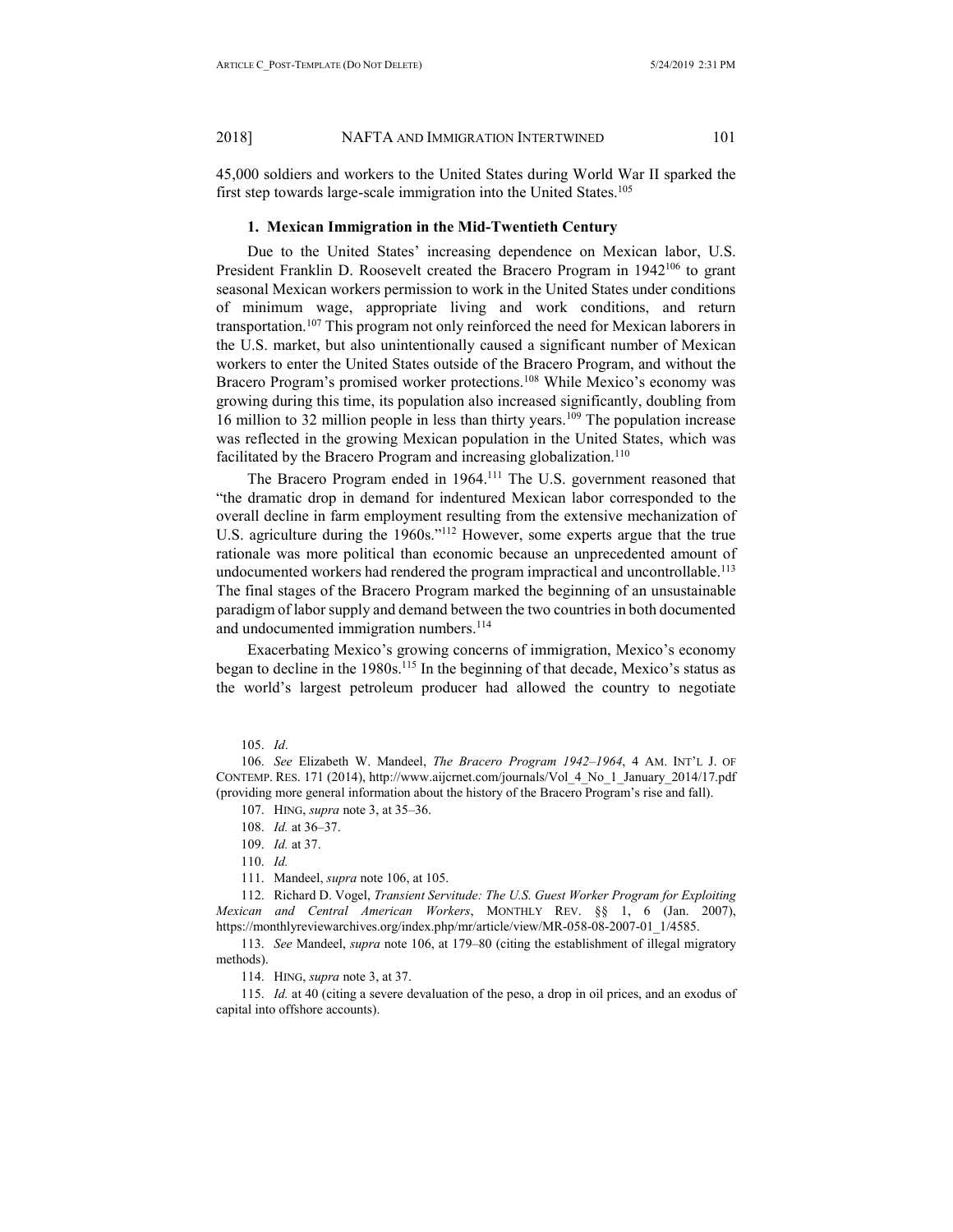effectively with the United States.<sup>116</sup> However, Mexico's centralized focus on oil created a "capital-intensive" rather than "labor-intensive" industry, leaving almost half of the Mexican population unemployed.<sup>117</sup> As oil prices declined, undocumented immigration into the United States swelled even more.<sup>118</sup>

Between 1960 and 1980, the number of Mexican immigrants in the United States surged from 575,900 to 2,199,200.<sup>119</sup> In 1986, the United States responded to this influx with the Immigration Reform and Control Act (IRCA), granting amnesty for immigrants in the United States that arrived prior to 1982, and additionally some agricultural workers who came to the United States after 1982.<sup>120</sup> In addition, Mexico shifted toward a free-market economy, providing the first step towards restoring its relationship with the United States.<sup>121</sup> With this shift, Mexico intended to reduce its foreign debt and begin negotiating a free trade agreement.<sup>122</sup>

#### **2. Mexican Immigration in the Late Twentieth Century**

A main objective of the NAFTA negotiations was to incorporate Mexico into a high-wage environment similar to that of the United States and Canada.<sup>123</sup> Undocumented immigration was a growing concern in the United States at the time, and some politicians criticized NAFTA because of the increasing numbers of migrants and a perceived lack of jobs for U.S. citizens.<sup>124</sup> Despite the Deputy U.S. Trade Representative's prior refusal to consider the "social issue" of immigration in NAFTA negotiations,<sup>125</sup> the Clinton administration advertised NAFTA as an agreement that would reduce the amount of immigrants entering through the southern border.<sup>126</sup> In October 1993, U.S. Attorney General Janet Reno declared:

The bottom line, though, is this: people come to America illegally because they seek better jobs. We will not reduce the flow of illegal immigrants into this country until these illegal immigrants find decent jobs, at decent wages, in Mexico. Our best chance to reduce illegal immigration is sustained, robust Mexican economic growth. NAFTA will create jobs in

117. *Id.*; *see also* Skeldon, *supra* note 14, at 26 (discussing the connection between the change from labor-intensive to capital-intensive economy and changes in labor flows).

118. HING, *supra* note 3, at 40; *see also* Skeldon, *supra* note 14, at 26 (discussing the connection between the change from labor-intensive to capital-intensive economy and changes in labor flows).

119. *Mexican-Born Population Over Time, 1850–Present*, MIGRATION POLICY INST., https://www.migrationpolicy.org/programs/data-hub/charts/mexican-born-population-overtime?width=1000&height=850&iframe=true (last visited Oct. 4, 2018).

- 120. HING, *supra* note 3, at 40.
- 121. *Id.*
- 122. HING, *supra* note 3, at 42.
- 123. McBride & Sergie, *supra* note 12.
- 124. *Id.*
- 125. Rogacki, *supra* note 32, at 39.

126. *See* DEP'T OF JUST., ARCHIVE, U.S. ATTORNEY GENERAL JANET RENO DISCUSSION: NORTH AMERICAN FREE TRADE AGREEMENT AND U.S. IMMIGRATION ISSUES 6 (Oct. 7, 1992, 1:00 PM), https://www.justice.gov/archive/ag/speeches/1993/10-07-1993a.pdf (arguing that NAFTA will effectively reduce illegal immigration by creating good jobs in Mexico).

<sup>116.</sup> *Id.* at 39.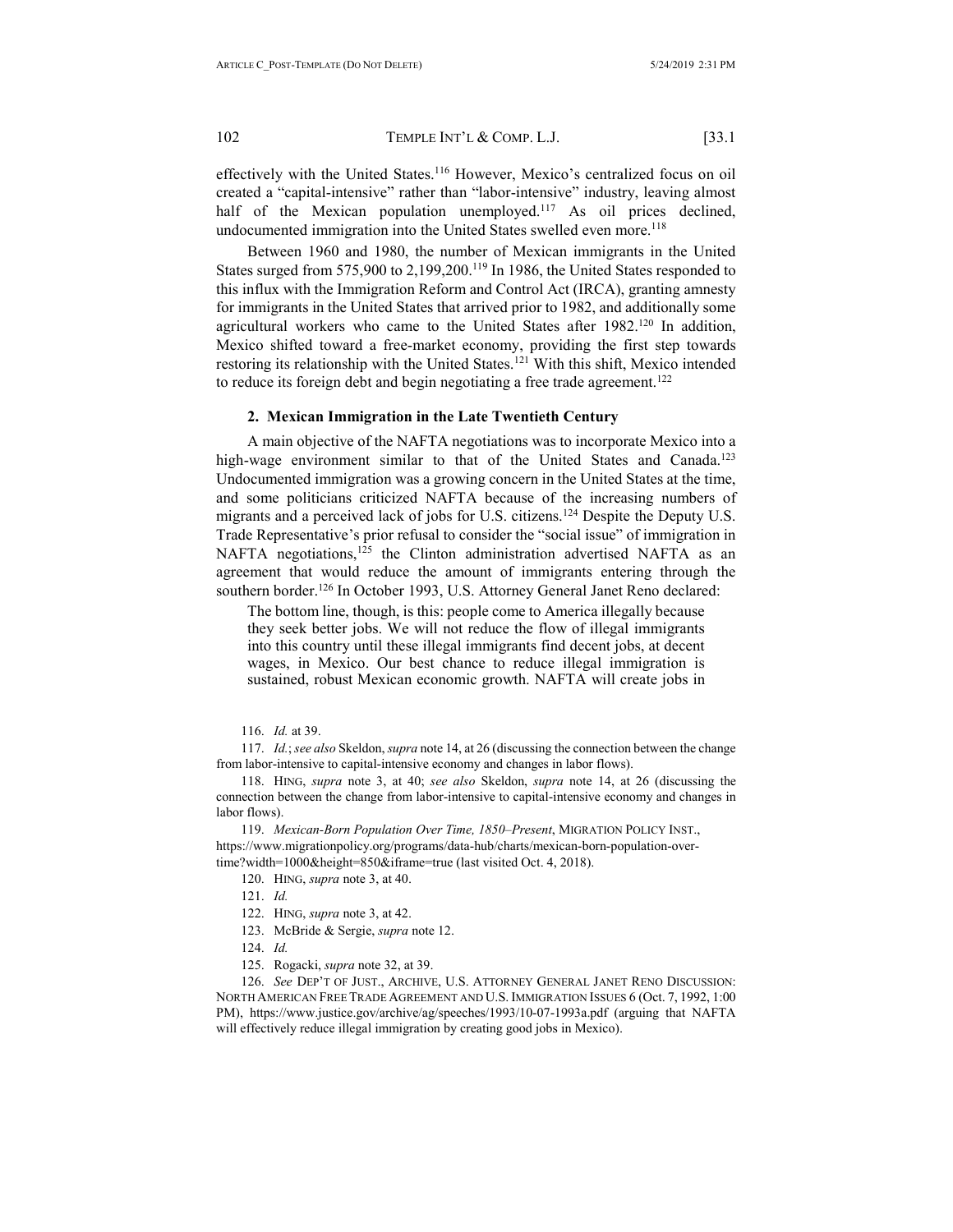Mexico, jobs for Mexican workers who otherwise cross illegally into America. These jobs will help us deal with the immigration problem.<sup>127</sup>

Mexico's president at the time, Carlos Salinas de Gortari, agreed: NAFTA would export "goods, not people."128 Despite NAFTA's enactment and given the continued substantial wage gap, Mexican workers—especially workers with lower education levels, who experienced starker disparities—were incentivized to migrate north in order to find work.<sup>129</sup> Further complicating the matter, President Salinas de Gortari's dishonest practices inflated Mexico's economy, worsening the persistent economic crisis in Mexico and leading to widespread poverty soon after NAFTA began.130

In the decades following NAFTA's entry into force, the undocumented Mexican immigrant population in the United States more than doubled.131 From 1995 to 2000 alone, approximately three million Mexicans immigrated to the United States.132 While both Mexican and U.S. administrations hoped to curtail Mexican migration to the United States through NAFTA, in reality, "the movement of goods and capital cannot substitute for the movement of people .... [F]ree trade agreements lay important groundwork for, but can never replace, effective migration management."<sup>133</sup>

Though there are a myriad of reasons for changing immigration patterns, economic reasons are generally regarded as a significant contributor to large-scale migration.<sup>134</sup> From 1960 to 1980, Mexico's income per-capita almost doubled, along with many other Latin American countries.<sup>135</sup> There was a 98.7% growth in GDP per capita in the country.136 Yet in the years following NAFTA, Mexico's income

127. *Id.* at 8.

128. *Mexico: NAFTA, Corn*, MIGRATION NEWS, Vol. 7, No. 2 (Feb. 2000), https://migration.ucdavis.edu/mn/more.php?id=2025.

129. *See* Robert A. Blecker, *The Mexican and U.S. Economies After Twenty Years of NAFTA*, 43 INT'L J. OF POL. ECON. 5, 8 (Apr. 8, 2014) ("For example, as of 2000, a 35-year old male Mexican worker could make 4.4 times more (adjusted for PPP) by migrating to the United States compared with staying in Mexico if he had 8 years of education, 2.9 times more if he had finished high school, and 2.4 times more if he had completed college.").

130. *See* HING, *supra* note 3, at 43–45 (highlighting President Salinas de Gortari's corrupt economic practices during his presidency).

131. *Ten Years of NAFTA Fails to Stem Illegal Immigration*, MIGRATION POLICY INST. (Nov. 18, 2003), [http://www.migrationpolicy.org/news/ten-years-nafta-fails-stem-illegal-immigration;](http://www.migrationpolicy.org/news/ten-years-nafta-fails-stem-illegal-immigration)  *see Illegal Immigration, Population Estimates in the United States, 1969-2016*, PROCON, https://immigration.procon.org/view.resource.php?resourceID=000844#iv (last updated Mar. 18, 2016) (citing findings from Pew Research Center and the U.S. Department of Homeland Security).

132. Jeffrey S. Passel, D'Vera Cohn & Ana Gonzalez-Barrera, *Net Migration from Mexico Falls to Zero*⎯*and Perhaps Less*, PEW RES. CTR. (Apr. 23, 2012), http://www.pewhispanic.org/2012/04/23/net-migration-from-mexico-falls-to-zero-and-perhapsless/.

133. *Ten Years of NAFTA Fails to Stem Illegal Immigration*, *supra* note 131.

134. *See* Skeldon, *supra* note 14, at 7 (noting that economic disparities continue to be a major driver of migration).

135. WEISBROT ET AL., *supra* note 22, at 5–6.

136. *Id.*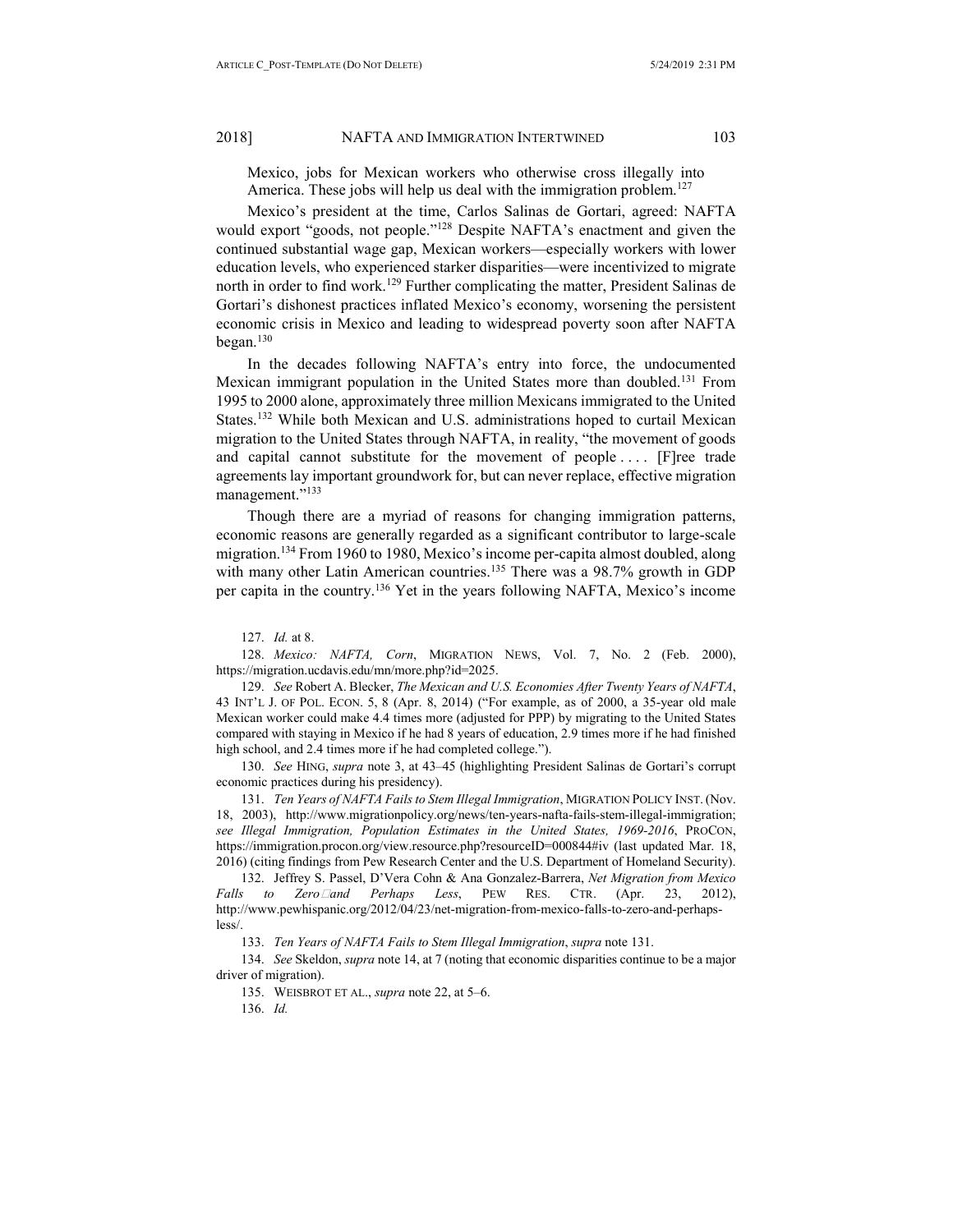104 TEMPLE INT'L & COMP. L.J. [33.1

per-capita dropped sharply, with total growth at just 8.2% from 2000 to 2013.137 Correspondingly, in the six years immediately following NAFTA, Mexican migration to the United States increased dramatically by 79%—from 430,000 in 1994 to 770,000 in 2000.138 Appendix figure 1 shows a spike in growth of the Mexican-born population in the United States in the early 1990s. The economic aftershocks of NAFTA continue to reverberate in the political climate of both the United States and Mexico.<sup>139</sup>

#### **III. CURRENT EVENTS AFFECTING NAFTA AND IMMIGRATION**

#### <span id="page-15-1"></span><span id="page-15-0"></span>*A. The 2016 U.S. Presidential Election*

U.S. immigration policy came to the forefront of political debate at the turn of the twenty-first century.140 The George W. Bush administration's creation of the Department of Homeland Security (DHS) following the September 11 attacks<sup>141</sup> cast immigration into the spotlight, and the issue has remained highly controversial and politicized ever since.<sup>142</sup> In the 2016 U.S. presidential election, 70% of registered voters considered immigration a very important issue, compared with just 41% of registered voters in the 2012 election.<sup>143</sup>

NAFTA renegotiations were also hotly contested throughout the 2016 U.S. presidential election.144 Early in his campaign, then-candidate Donald Trump did not hesitate to criticize the agreement, calling it a "disaster."<sup>145</sup> Candidate Trump's campaign platform promoted buying and selling goods produced within the United States, rather than importing goods made overseas.<sup>146</sup> Accordingly, Trump vowed

137. *Id.*

138. Passel, Cohn, & Gonzalez-Barrera, *supra* note 132; WEISBROT ET AL., *supra* note 22, at 14; *see* Elizabeth Grieco, Deborah W. Meyers & Kathleen Newland, *Immigration Since September 11, 2001*, MIGRATION POL'Y INST. 2 (Sept. 2003) https://www.migrationpolicy.org/research/immigration-september-11-2001 (explaining that migration numbers decreased significantly after the Sept. 11, 2001 attacks and due to related increase in border security, leading to a dip in numbers following 2000).

139. *See* McBride & Sergie, *supra* note 12 (showing how NAFTA continues to affect the United States' and Mexico's economies).

140. *2016 Campaign: Strong Interest, Widespread Dissatisfaction*, *supra* note 23.

141. KATHLEEN J. TIERNEY, RECENT DEVELOPMENTS IN U.S. HOMELAND SECURITY POLICIES AND THEIR IMPLICATIONS FOR THE MANAGEMENT OF EXTREME EVENTS 1 (2006), [https://training.fema.gov/emiweb/downloads/tierney2005japanfinal2.pdf.](https://training.fema.gov/emiweb/downloads/tierney2005japanfinal2.pdf)

142. *See 2016 Campaign: Strong Interest, Widespread Dissatisfaction*, *supra* note 23 (noting that immigration is an issue that has increased in importance among both Republicans and Democrats).

143. *Id.*

144. *See id.* (finding that 57% of registered voters considered trade policy "very important"); *see* Xenia V. Wilkinson, *Mexico, NAFTA and Election 2016*, AM. FOREIGN SERV. ASS'N (Oct. 2016), http://www.afsa.org/mexico-nafta-and-election-2016 (arguing that NAFTA is one of the major issues in the 2016 presidential campaign).

145. Jill Colvin, *Trump: NAFTA Trade Deal a 'Disaster,' Says He'd 'Break' It*, ASSOC. PRESS (Sept. 26, 2015), https://apnews.com/982f8146e10942b2b7f6a07e2077576d/trump-naftatrade-deal-disaster-says-hed-break-it.

146. *See* Andrea Gonzales Ramirez, *15 Trump Products That Don't Qualify for his "Made*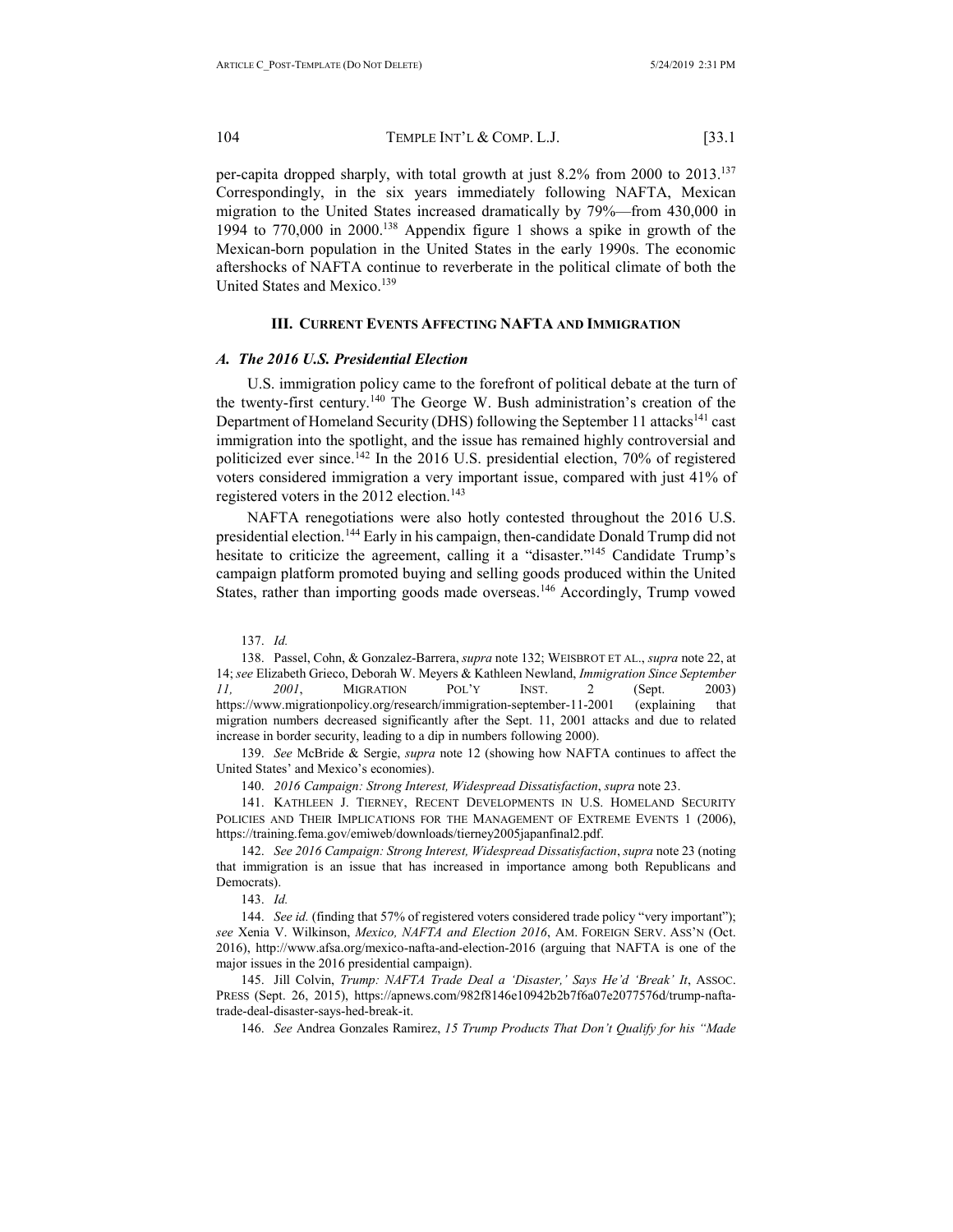to renegotiate NAFTA to further benefit the United States, or leave the agreement entirely.147 He also showed interest in imposing a tax on goods from U.S. companies that outsource production to Mexico.<sup>148</sup>

On the campaign trail and now in office, President Trump's promises and policy goals have treated NAFTA as a bargaining chip for immigration reform and vice versa.149 In doing so, Trump conflates the two issues even more so than in the past and furthers his isolationist and nationalist agenda.<sup>150</sup> Ironically, the Trump administration is pursuing the very same nationalistic model that Mexico abandoned in the decade prior to entering NAFTA negotiations.<sup>151</sup>

#### **1. The Trump Campaign's Fusion of NAFTA and Immigration**

As the campaign carried on, Mexican President Enrique Peña Nieto emphasized the importance of NAFTA to candidate Trump.<sup>152</sup> On August 25, 2016, President Peña Nieto wrote a letter to candidate Trump, reminding him of the interdependence of the two countries.<sup>153</sup> President Peña Nieto noted that the countries trade over half a trillion dollars each year and over six million U.S jobs "depend directly on our bilateral trade."<sup>154</sup> Accordingly, he invited Trump to meet with him to discuss the nature of the important relationship between the two countries, in order to "be even more prosperous and secure than ever before, if we move forward together . . . ."155

*in America" Week*, REFINERY29 (July 17, 2017, 3:10 PM), https://www.refinery29.com/2017/07/163731/trump-made-in-america-campaign-products (noting that President Trump is launching an event to promote products made in the United States, keeping in line with his 2016 campaign).

- 147. Colvin, *supra* note 145.
- 148. Gillespie, *supra* note 8.

149. *See e.g.*, Donald J. Trump (@realDonaldTrump), TWITTER (Jan. 26, 2017, 5:51 AM), https://twitter.com/realDonaldTrump/status/824615820391305216?ref\_src=twsrc%5Etfw&ref\_ur l=http%3A%2F%2Fwww.cnn.com%2F2017%2F01%2F25%2Fpolitics%2Fmexico-president-

donald-trump-enrique-pena-nieto-border-wall%2Findex.html ("The U.S. has a 60 billion dollar trade deficit with Mexico. It has been a one-sided deal from the beginning of NAFTA with massive numbers. . ."); *see also* Trump, *supra* note 28 ("[O]f jobs and companies lost. If Mexico is unwilling to pay for the badly needed wall, then it would be better to cancel the upcoming meeting."); *see also* Doina Chiacu & Anthony Esposito, *Trump Says May Tie Mexican Immigration Control to NAFTA*, REUTERS (Apr. 23, 2018, 10:14 AM) https://www.reuters.com/article/us-trade-naftatrump/trump-says-may-tie-mexican-immigration-control-to-nafta-idUSKBN1HU1ZE

("Mexico . . . must stop people from going through Mexico and into the U.S. We may make this a condition of the new NAFTA agreement.").

150. Sarah Gray, *Here's What the Trump Administration's NAFTA Negotiations Mean for You*, FORTUNE (Apr. 25, 2018), http://fortune.com/2018/04/25/trump-nafta-canada-mexico/ (explaining that President Trump has threatened to tie immigration to NAFTA negotiations, but Congress may not approve of an immigration proposal).

151. *See* WEISBROT ET AL., *supra* note 22, at 18 (noting that Mexico had a developmentalist and protectionist economic model prior to 1980).

152. *See generally* Letter from Enrique Peña Nieto, President of Mexico, to Donald J. Trump, Republican Presidential Nominee, *supra* note 74.

- 154. *Id.*
- 155. *Id.*

<sup>153.</sup> *Id.*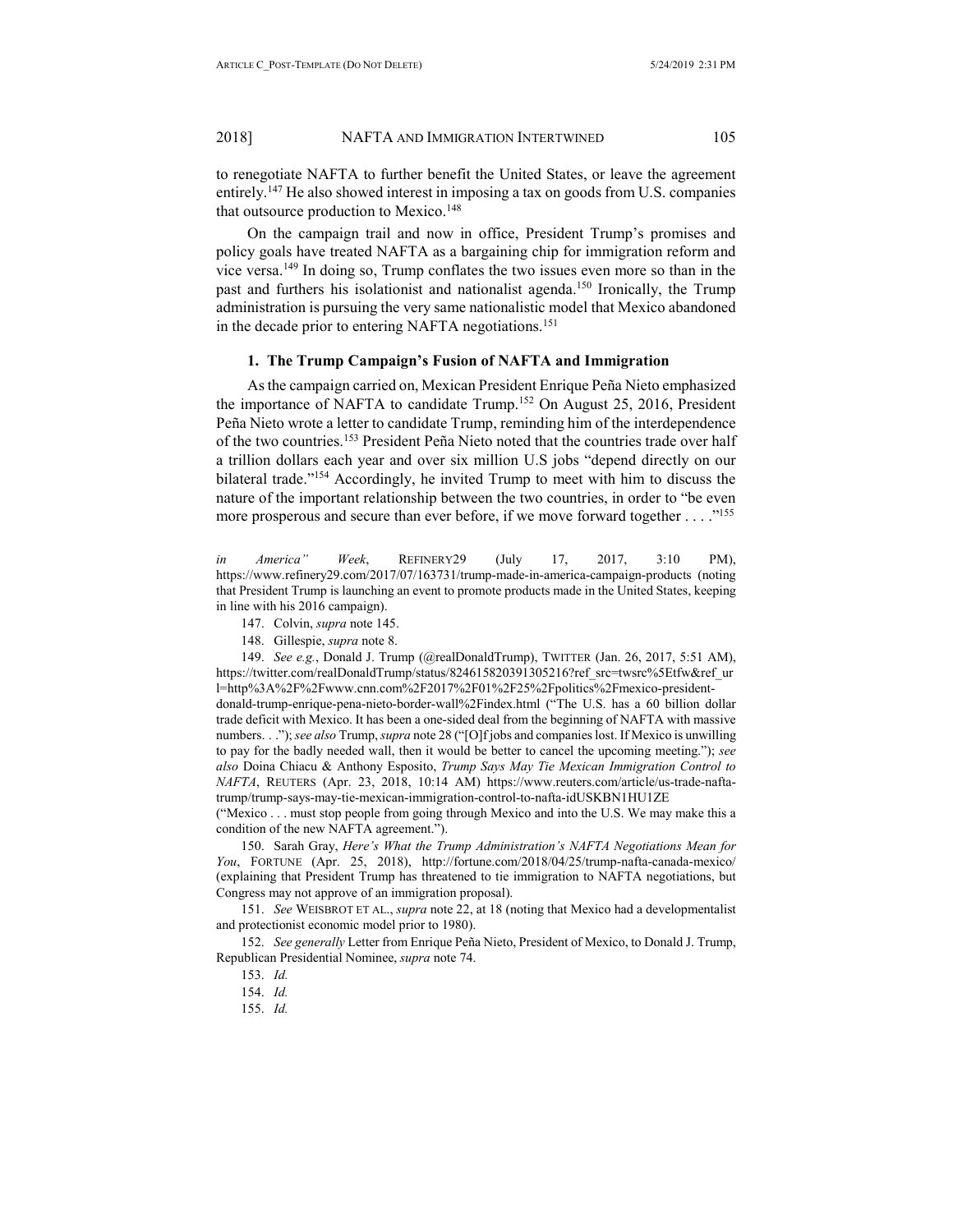The international response to President Peña Nieto's invitation was swift and harsh.<sup>156</sup> Candidate Trump not only condemned NAFTA during his campaign, he also made several offensive comments about Mexican immigrants when he first announced his candidacy: "[t]hey're bringing drugs. They're bringing crime. They're rapists. And some, I assume, are good people."157 Candidate Trump also made an early campaign promise to build a wall between Mexico and the United States, which Mexico would fund, in order to prevent undocumented immigrants from entering the United States.<sup>158</sup> President Peña Nieto sent out a press release titled "Why did I meet with Donald Trump?"—which stressed that he made clear to Trump that the people of Mexico were insulted by his remarks, and that any future collaboration between the countries would need a basis in respect.159 President Peña Nieto also described the mutual dependency between the countries and collaboration on trade and border enforcement in both his statement and on Twitter, denying that Mexico would pay for a wall along the border.<sup>160</sup> One Mexican journalist remarked that the meeting "will be remembered as one of the lowest points in Peña Nieto's presidency."<sup>161</sup>

Critics disagreed with President Peña Nieto's account of the meeting, stating that Trump bulldozed over him by taking charge of the meeting and refusing to compromise.162 Just hours after former President Peña Nieto's statement, candidate Trump fired back his response on Twitter: "Mexico will pay for the wall!"163 Candidate Trump's hostile interactions effectively disregarded the historic interdependence of the countries by presenting the United States as the more powerful country.164 Yet, for better or for worse, Mexico and the United States are interconnected by their geographical proximity, NAFTA, and by extension, their

156. *See* Ioan Grillo, *Why Did Peña Nieto Invite Trump to Mexico?*, N.Y.TIMES (Sept. 1, 2016) https://www.nytimes.com/2016/09/02/opinion/why-did-pena-nieto-invite-trump-tomexico.html (noting that after President Peña Nieto sent out an invitation to Trump, the public viewed President Peña Nieto as weak and submissive).

157. Lee, *supra* note 29.

158. McLaughlin, *supra* note 29.

159. Press Release, Enrique Peña Nieto, President of Mexico, Why Did I Meet with Donald Trump? (Sept. 1, 2016), https://www.gob.mx/presidencia/articulos/why-did-i-meet-with-donaldtrump.

160. *Id.*; *see also* Enrique Peña Nieto (@EPN), TWITTER (Aug. 31, 2016, 6:51 PM), https://twitter.com/EPN/status/771118159654891520 ("Al inicio de la conversación con Donald Trump dejé claro que México no pagará para el muro." ["At the beginning of my conversation with Donald Trump, I made it clear that Mexico will not be paying for the wall."]).

161. Jorge Ramos, *Jorge Ramos: Mexico's Shrinking President*, SPLINTER (Sept. 6, 2016, 12:56 PM), https://splinternews.com/jorge-ramos-mexico-s-shrinking-president-1793861671.

162. *See id.* (remarking that Trump's stance on the border wall did not change following the meeting).

163. Donald J. Trump (@realDonaldTrump), TWITTER (Sept. 1, 2016, 3:31 AM), [https://twitter.com/realDonaldTrump/status/771294347501461504.](https://twitter.com/realDonaldTrump/status/771294347501461504)

164. *See* Kate H. Tennis, *Trump's Border Wall Ignores a Long History of U.S. Cooperation with Mexico. That's a Problem.*, WASH. POST (Feb. 14, 2017), https://www.washingtonpost.com/news/monkey-cage/wp/2017/02/14/trumps-wall-with-mexicoignores-a-long-history-of-bilateral-cooperation-thats-a-problem/?utm\_term=.a029731ba606 (discussing the long history of cooperation between Mexico and the United States).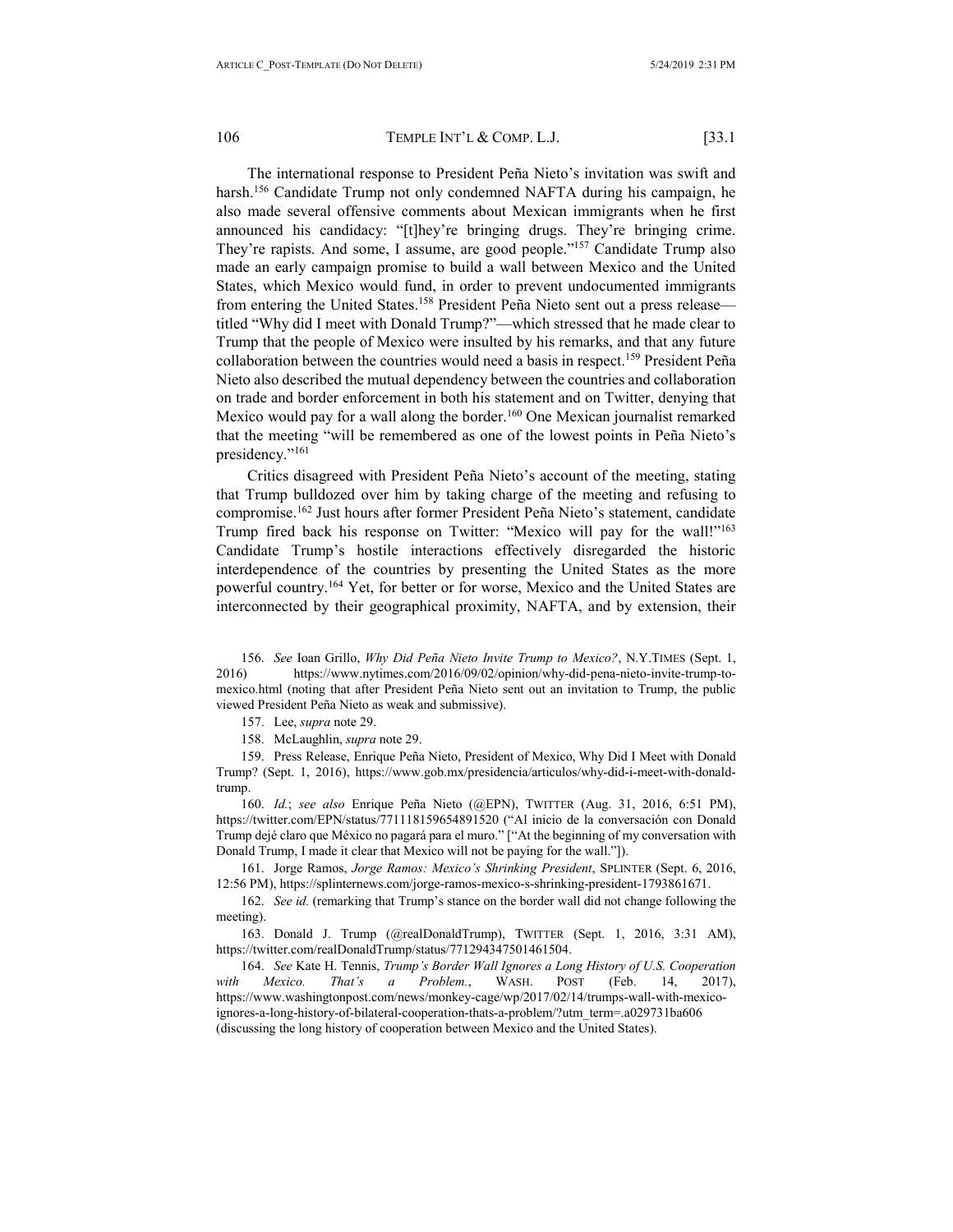economies.165

#### **2. Conflicting Post-Election Priorities**

After the 2016 U.S. election, former Mexican President Peña Nieto was optimistic about developing a good relationship with the newly-elected President Trump.166 Two weeks after President Trump's election, President Peña Nieto issued a press release about taking advantage of this new era as a means to modernize NAFTA.<sup>167</sup> When asked about the relationship between the two presidents, President Peña Nieto commented: "[w]e understand that Mexico, like the rest of the world, is about to embark on a new stage in relations with the United States, and in commercial terms, we want to give this strategic relationship the true value it has today."168

Following President Trump's inauguration, President Peña Nieto issued another press release to further enforce his stance on NAFTA, immigration, and border enforcement with the United States.<sup>169</sup> The list of President Peña Nieto's goals included preserving NAFTA and increasing exports to both the United States and Canada.170 In addition to preserving NAFTA, President Peña Nieto emphasized that it should be expanded to include additional sections in areas such as telecommunications, energy, and e-trade.<sup>171</sup> In order to level the global playing field, President Peña Nieto also called for better wages for Mexican workers.<sup>172</sup>

Finally, President Peña Nieto commented on the importance of treating Mexican migrants with respect and humanity:

Although Mexico recognizes the rights of any sovereign nation to guarantee its security, Mexico does not believe in walls. Our country believes in bridges, in highway and railway crossings and in the use of technology as the best allies, in order to become good neighbors. Our border should be the best space for co-existence; a space of security,

165. *See* Letter from Enrique Peña Nieto, President of Mexico, to Donald J. Trump, Republican Presidential Nominee, *supra* note 74 ("We share the busiest border in the world . . . [m]ore than 6 million U.S. jobs depend directly on our bilateral trade.").

166. *See* Press Release, Enrique Peña Nieto, President of Mexico, NAFTA Can be Modernized to Make America a More Productive and Competitive Region (Nov. 19, 2016), https://www.gob.mx/presidencia/prensa/nafta-can-be-modernized-to-make-america-a-moreproductive-and-competitive-region-enrique-pena-nieto ("We are at the stage of encouraging dialogue as a path to building a new agenda in the bilateral relationship.").

167. *Id.*

168. *Id.*

169. *See generally* Press Release, Enrique Peña Nieto, President of Mexico, The Mexican Government's 10 Goals in the Negotiation with the United States (Jan. 23, 2017), https://www.gob.mx/presidencia/en/articulos/the-mexican-government-s-10-goals-in-thenegotiation-with-the-united-states?idiom=en.

170. *See id.* (stating that the sixth goal is to preserve free trade between the three North American countries).

172. *Id.*

<sup>171.</sup> *Id.*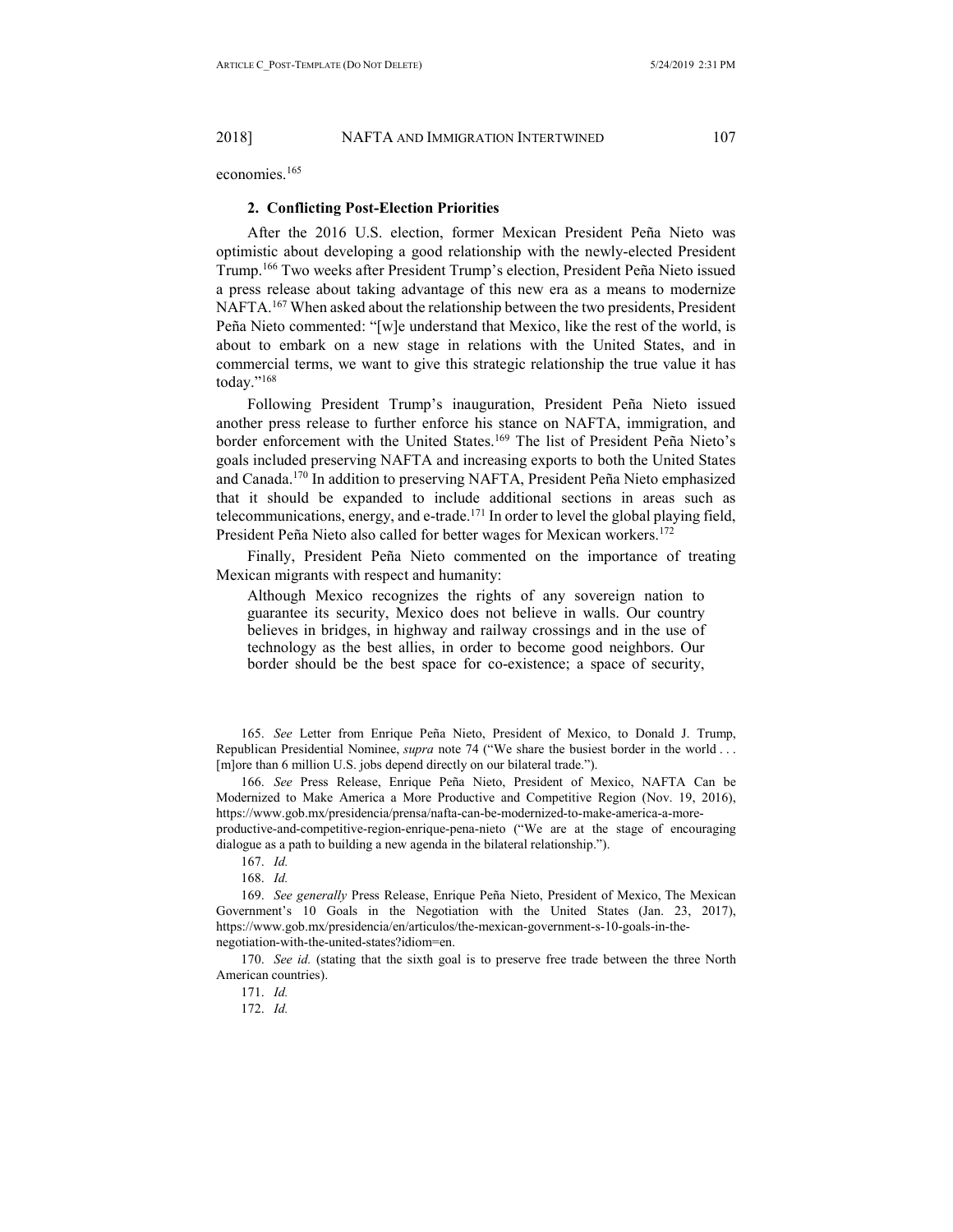prosperity, and shared development.<sup>173</sup>

Once again, President Peña Nieto attempted to remind President Trump of the customary collaboration of the two countries, particularly with regard to the interconnected issues of immigration and trade liberalization.<sup>174</sup> However, just two days later, President Trump issued two new Executive Orders that tested President Peña Nieto's resolve on border policies yet again.<sup>175</sup>

## <span id="page-19-0"></span>*B. The Trump Administration's Troubling Agenda*

President Trump issued two Executive Orders that addressed immigration enforcement within his first five days in office: *Enhancing Public Safety in the Interior of the United States* (EO 13768)176 and *Border Security and Immigration Enforcement Improvements* (EO 13767).<sup>177</sup> The following week, the Executive Office for Immigration Review within the U.S. Department of Justice released a memorandum identifying the new administration's case processing priorities,  $178$ which effectively rescinded President Barack Obama's February 3, 2016 and March 24, 2015 memorandums regarding deportation prioritizations.<sup>179</sup>

EO 13768 expresses a policy goal to "ensure that aliens ordered removed from the United States are promptly removed."180 The order identifies specific groups of "aliens"<sup>181</sup> that are priority for removal, including those who "[h]ave abused any

173. *Id.*

174. *See generally id.* (recognizing that free trade between Canada, the United States, and Mexico should be preserved, and the issue of undocumented migrants still exists)*.*

175. *See* Exec. Order No. 13768, 82 Fed. Reg. 8799 (Jan. 25, 2017) (stating that "sanctuary jurisdictions" that fail to comply with immigration enforcement measures will not be eligible for federal funds); *see also* Exec. Order No. 13767, 82 Fed. Reg. 8793 (Jan. 25, 2017) (stating that a physical wall will be built in the southern border of the United States to prevent illegal immigration and transnational crimes).

176. Exec. Order No. 13768, 82 Fed. Reg. 8799 (Jan. 25, 2017); Philip Martin, *President Trump and U.S. Migration After 100 Days*, GIANNINI FOUND. OF AGRIC. ECON., U. OF. CAL.: ARE UPDATE, May–June 2017, at 5.

177. Exec. Order No. 13767, 82 Fed. Reg. 8793 (Jan. 25, 2017).

178. Memorandum from MaryBeth Keller, Chief Immigration Judge, to All Immigration Judges, All Court Administrators, and All Immigration Court Staff (Jan. 31, 2017), https://www.justice.gov/sites/default/files/pages/attachments/2017/01/31/caseprocessingpriorities. pdf.

179. *Id.* The increase in detention and adjudication of detained respondents demonstrates a large departure from the Obama administration's efforts to prioritize those who had committed serious crimes instead of targeting populations thought to be vulnerable, including unaccompanied minors and non-detained adults. In an effort to further prioritize cases and minimize backlog, in 2011 DHS began to request administrative closure, a process that shelves certain cases in which DHS found respondents were not public safety threats and had ties to the United States. Mica Rosenberg & Reade Levinson, *Exclusive: Trump Targets Illegal Immigrants Who Were Given Reprieves from Deportation by Obama*, REUTERS (June 9, 2017, 12:45 PM), [http://www.reuters.com/article/us-usa-immigration-deportations-exclusiv-idUSKBN1902I4.](http://www.reuters.com/article/us-usa-immigration-deportations-exclusiv-idUSKBN1902I4)

180. Exec. Order No. 13768, 82 Fed. Reg. 8799 (Jan. 25, 2017).

181. Although Executive Order 13768 does not define who is considered an alien, the Immigration and Nationality Act defines an alien as "any person not a citizen or national of the United States." 8 U.S.C. § 1101(a)(3) (2018).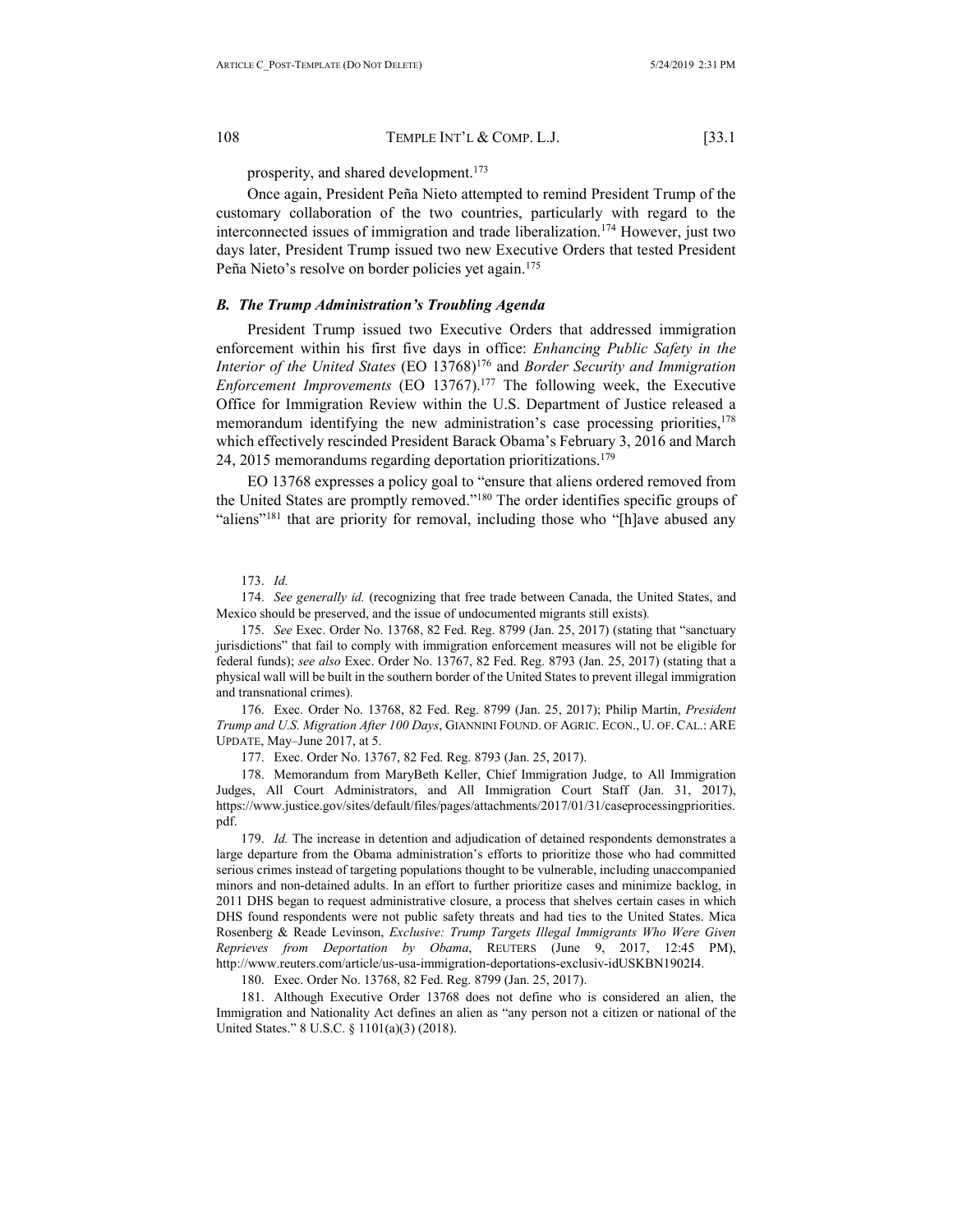program related to receipt of public benefits" and "[i]n the judgment of an immigration officer, otherwise pose a risk to public safety or national security."182

EO 13768 further authorizes the Secretary of Homeland Security to hire 10,000 additional immigration officers for detention purposes.<sup>183</sup> Perhaps the most infamous portion of the order, Section 9(b), outlines a provision that allows the DHS Secretary to publish a weekly "list of criminal actions committed by aliens and any jurisdiction that ignored or otherwise failed to honor any detainers with respect to such aliens."<sup>184</sup> Given both the apparent punishment of sanctuary cities and the lack of correlation between undocumented immigrants and high crime rates in the United States, Section 9(b) received substantial criticism.<sup>185</sup>

EO 13767 contains language that highlights another goal of the Trump administration: detain undocumented individuals and "expedite determinations of apprehended individuals' claims of eligibility to remain in the United States."186 The order further calls for an expansion of detention generally, authorizing an increase in the amount of detention facilities along the nation's Mexican border and assigning additional resources for immigration judges to adjudicate in those facilities.<sup>187</sup> Most notably, EO 13767 authorizes the "immediate construction of a physical wall on the southern border . . . so as to prevent illegal immigration, drug and human trafficking, and acts of terrorism."188

Both Executive Orders showcase President Trump putting "America First"—a campaign promise fulfilled.<sup>189</sup> Decreasing immigration numbers and increasing border security puts a substantial strain on NAFTA renegotiations and ignores the nuanced history of the aforementioned twentieth century policies, like the Bracero Program, that brought so many migrant families to the United States.<sup>190</sup> These harsh

182. Exec. Order No. 13768, 82 Fed. Reg. 8799 (Jan. 25, 2017).

185. Exec. Order No. 13768, 82 Fed. Reg. 8799 (Jan. 25, 2017); *see* S. M., *Donald Trump Vows to Fight a Court Ruling on Sanctuary Cities*, ECONOMIST (Apr. 27, 2017), https://www.economist.com/democracy-in-america/2017/04/27/donald-trump-vows-to-fight-acourt-ruling-on-sanctuary-cities (describing a federal lawsuit brought by sanctuary cities in California against President Trump because of his threatening language in Executive Order 13768 to withhold their federal funds); *see* Richard Pérez-Peña, *Contrary to Trump's Claims, Immigrants Are Less Likely to Commit Crimes*, N.Y. TIMES (Jan. 26, 2017), https://www.nytimes.com/2017/01/26/us/trump-illegal-immigrants-crime.html ("Analyses of census data from 1980 through 2010 show that among men ages 18 to 49, immigrants were onehalf to one-fifth as likely to be incarcerated as those born in the United States. Across all ages and sexes, about 7 percent of the nation's population are noncitizens, while figures from [the Justice](https://www.bjs.gov/content/pub/pdf/p15.pdf)  [Department](https://www.bjs.gov/content/pub/pdf/p15.pdf) show that about 5 percent of inmates in state and federal prisons are noncitizens.").

186. Exec. Order No. 13767, 82 Fed. Reg. 8793 (Jan. 25, 2017).

189. *President Donald J. Trump's Six Months of America First*, WHITE HOUSE (July 20, 2017), [https://www.whitehouse.gov/briefings-statements/president-donald-j-trumps-six-months](https://www.whitehouse.gov/briefings-statements/president-donald-j-trumps-six-months-america-first/)[america-first/.](https://www.whitehouse.gov/briefings-statements/president-donald-j-trumps-six-months-america-first/)

190. *See* Javier E. David, *Trump Links US Border Wall to NAFTA Renegotiation, Warns* 

<sup>183.</sup> *Id.*

<sup>184.</sup> *Id.*

<sup>187.</sup> *Id.*

<sup>188.</sup> *Id.*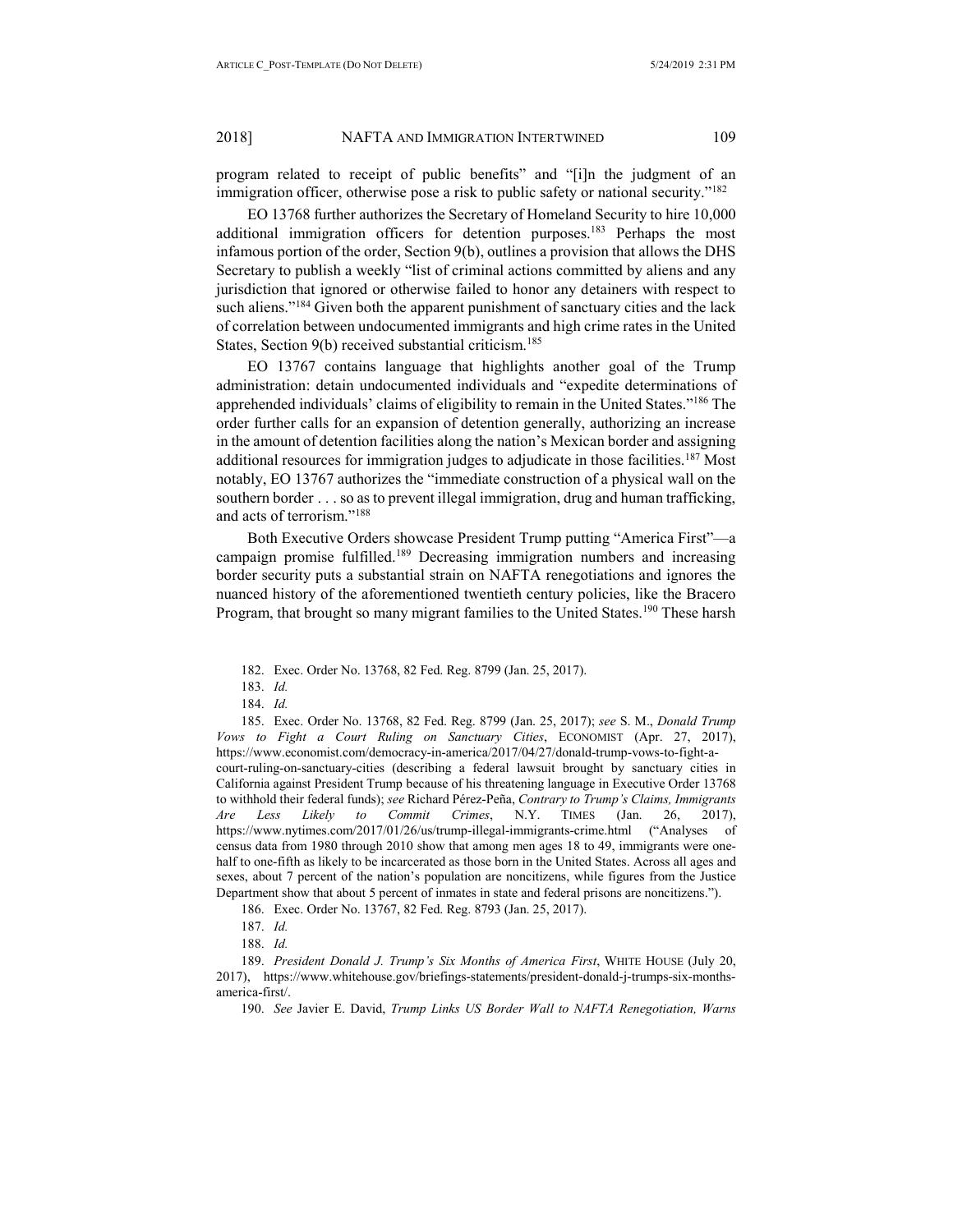policies create "a familiar dichotomy of stiff enforcement [of border control], on the one hand, and enticing and exploiting Mexican laborers, on the other. This conflicting paradigm persists today as recruitment of low-wage immigrant workers continues while interior U.S. Immigration and Customs Enforcement (ICE) [operation] remains a high priority."191

## **1. U.S. Immigration Enforcement Measures Could Undermine NAFTA Negotiations**

Both Executive Orders exhibit the Trump administration's primary focus on detained individuals, pursuant to Section  $2(c)$  of EO 13767.<sup>192</sup> In the first three months of the Trump administration, immigration-related arrests increased 38% from the previous year.193 The increase in detention and adjudication of detained respondents demonstrated a large departure from the Obama administration's efforts to prioritize populations thought to be vulnerable and to target those who had committed serious crimes.<sup>194</sup>

President Peña Nieto responded to the Executive Orders the day of their signing, condemning the Trump administration's treatment of immigrants and restating that Mexico did not believe in and would not pay for a border wall.<sup>195</sup> President Peña Nieto added that he would use Mexican consulates in the United States to defend immigrants' rights.<sup>196</sup> Significantly, he also mentioned the relevance of NAFTA renegotiations to security and migration, and offered Mexico's friendship to the United States.<sup>197</sup> In doing so, President Peña Nieto inadvertently legitimized President Trump's characteristic treatment of NAFTA and immigration as a combined issue to be negotiated in tandem.<sup>198</sup>

Though both presidents agreed to meet the following week,<sup>199</sup> President Trump

*Mexico 'Must Stop Drug, People Flows'*, CNBC (Apr. 1, 2018, 7:28 AM), https://www.cnbc.com/2018/04/01/trump-links-us-border-wall-to-nafta-renegotiation-warnsmexico-must-stop-drug-people-flows.html (stating that Trump linked his proposal to build a wall to NAFTA negotiations and talks to renegotiate the pact have become contentious).

191. HING, *supra* note 3, at 37.

192. Exec. Order No. 13767, 82 Fed. Reg. 8793 (Jan. 25, 2017); Memorandum from MaryBeth Keller, Chief Immigration Judge, to All Immigration Judges, All Court Administrators, and All Immigration Court Staff, *supra* note 178.

193. Stephen Dinan, *Free of Obama Restraints, Immigration Agents Make 38% More Arrests in Trump's First 100 Days*, WASH. TIMES (May 17, 2017), http://www.washingtontimes.com/news/2017/may/17/immigration-arrests-38-percent-undertrump/.

194. Rosenberg & Levinson, *supra* note 179.

195. Press Release, Enrique Peña Nieto, President of Mexico, A Message to All Mexicans (Jan. 25, 2017), https://www.gob.mx/presidencia/en/articulos/a-message-to-all-mexicans.

198. *See id.* ("These executive orders also come at a time when our country is initiating talks to negotiate the new rules of cooperation, trade, investment, security and migration in the North American region.").

199. Daniella Diaz, *Mexican President Cancels Meeting with Trump*, CNN (Jan. 27, 2017, 9:40 AM), http://www.cnn.com/2017/01/25/politics/mexico-president-donald-trump-enrique-

<sup>196.</sup> *Id.*

<sup>197.</sup> *Id.*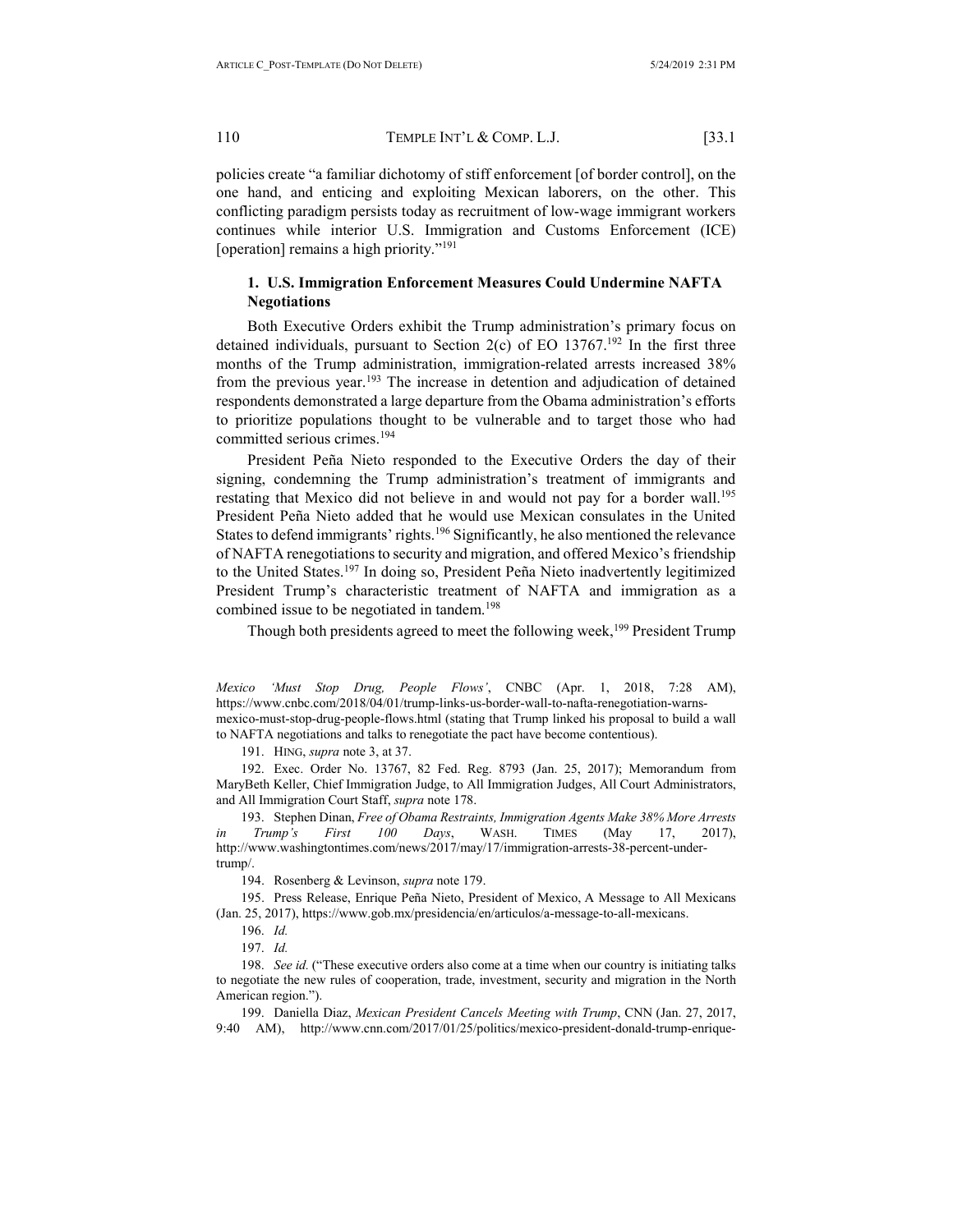remained steadfast in enforcing his Executive Orders:

The U.S. has a 60 billion dollar trade deficit with Mexico. It has been a one-sided deal from the beginning of NAFTA with massive numbers.  $.$  .<sup>200</sup> of jobs and companies lost. If Mexico is unwilling to pay for the badly needed wall, then it would be better to cancel the upcoming meeting.<sup>201</sup> President Peña Nieto canceled the meeting that day.<sup>202</sup>

#### **2. Nationalist Policymaking Amidst International Negotiations**

Amid cancelled meetings and threats to NAFTA negotiations, nationalist politics—specifically in regards to U.S.-Mexican immigration—have been inextricably linked in negotiations.<sup>203</sup> The presidents of both countries have used one topic as leverage for the other in their statements regarding the relationship between the countries.<sup>204</sup> While NAFTA did not explicitly deal with migration aside from allotting temporary business visas, $2^{05}$  it is clear that the fate of NAFTA will greatly impact both documented and undocumented immigration from Mexico.<sup>206</sup>

President Trump's hardline stance on both trade and immigration exemplify his campaign promises: in order to "Make America Great Again," the United States must protect itself from being taken advantage of by foreign countries.<sup>207</sup> During a speech announcing his candidacy for President, then-candidate Trump linked

pena-nieto-border-wall/index.html.

200. Donald J. Trump (@realDonaldTrump), TWITTER (Jan. 26, 2017, 5:51 AM), https://twitter.com/realDonaldTrump/status/824615820391305216?ref\_src=twsrc%5Etfw&ref\_ur l=http%3A%2F%2Fwww.cnn.com%2F2017%2F01%2F25%2Fpolitics%2Fmexico-presidentdonald-trump-enrique-pena-nieto-border-wall%2Findex.html.

201. Trump, *supra* note 28.

202. Diaz, *supra* note 199.

203. See *supra* Part III.A.1 for a discussion of the links among immigration, nationalist politics, and NAFTA negotiations.

204. *See* Press Release, President Peña Nieto, A Message to All Mexicans, *supra* note 195 (affirming Mexico's friendship with the United States and Mexico's wish to reach agreements on NAFTA while also condemning Trump's idea of a border wall); *see* Donald J. Trump (@realDonaldTrump), TWITTER (Apr. 1, 2018, 7:25 AM), https://twitter.com/realDonaldTrump/status/980451155548491777 (accusing Mexico of doing nothing to stop the flow of illegal immigrants into the United States and threatening to pull out of NAFTA unless Mexico takes action).

205*. See* NAFTA, *supra* note 4 at ch. 16, pt. 5, app. 1603.D.4 ("[T]he United States shall annually approve as many as 5,500 initial petitions of business persons of Mexico seeking temporary entry under Section D of Annex 1603 to engage in a business activity at a professional level in a profession set out in Appendix 1603.D.1.").

206. Although this Comment does not parse out NAFTA's respective impacts on undocumented and documented immigration, it is worth mentioning that President Trump's dialogue generally refers to undocumented Mexican immigrants, whereas President Peña Nieto does not specifically refer to either group. *See, e.g.*, Donald J. Trump (@realDonaldTrump), *supra* note 198.

207. *See Here's Donald Trump's Presidential Announcement Speech*, *supra* note 26 ("When do we beat Mexico at the border? They're laughing at us, at our stupidity. And now they are beating us economically. They are not our friend, believe me. But they're killing us economically. The U.S. has become a dumping ground for everybody else's problems.").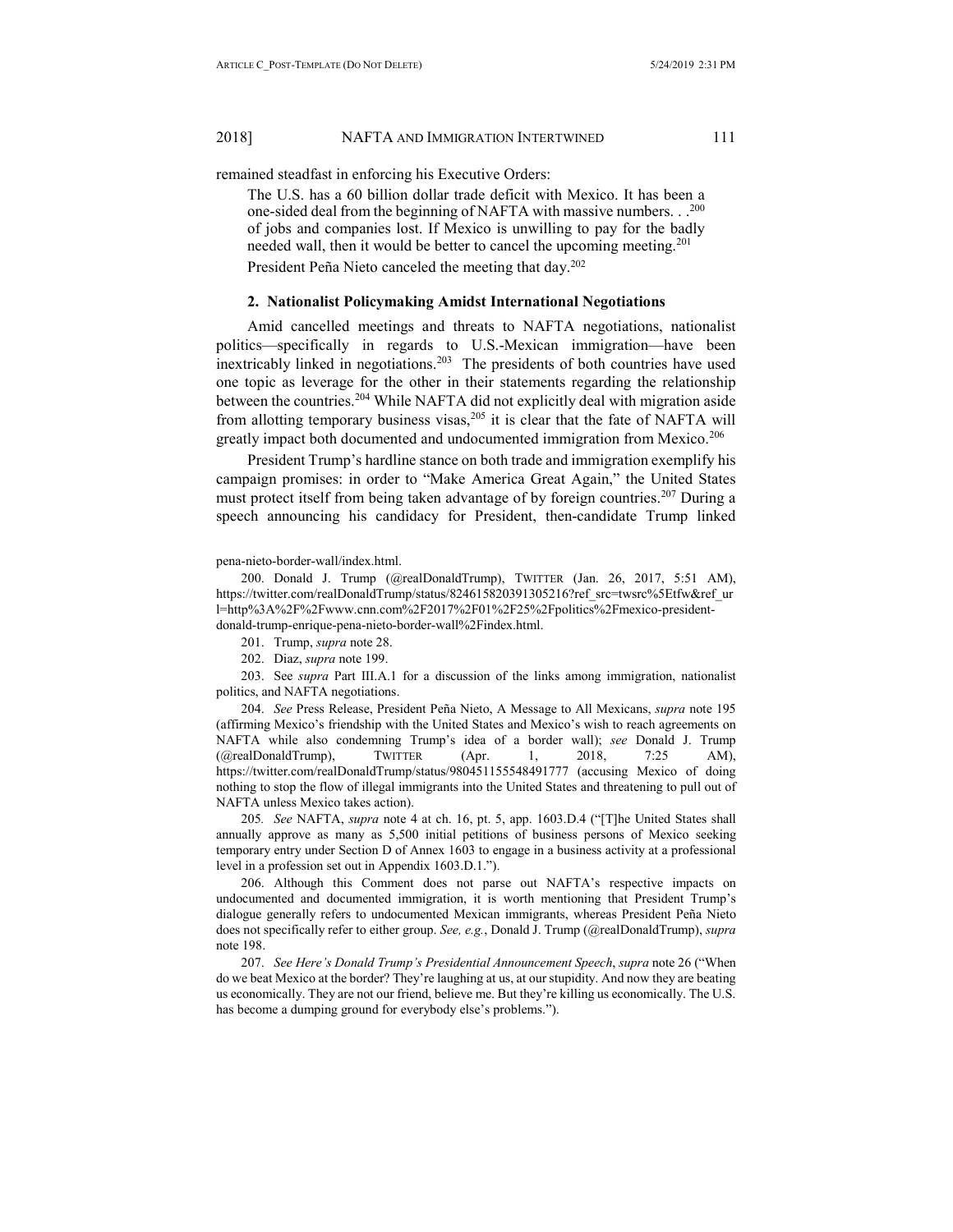Mexico's economic upturn to migration patterns, saying "[t]hey're sending us not the right people."208 He also has repeatedly stated, throughout both his campaign and presidency, that Mexico has taken all the U.S. jobs, repeatedly referencing Ford's decision to build an automobile manufacturing plant in Mexico.<sup>209</sup> Furthermore, Trump believes Mexico is building its economy by taking advantage of the United States by "dumping" the worst of its population over the border into U.S. territory and luring American companies away to create jobs for Mexicans.<sup>210</sup>

Presidents Trump and Peña Nieto's various communications have set a precedent to include immigration in NAFTA renegotiations.<sup>211</sup> Job creation and exportation is the major nexus linking NAFTA to immigration.<sup>212</sup> Technical studies of global migration patterns have found that when there are well-paying, stable jobs in one country, there is less of an incentive for citizens to leave for another country.213 Thus, the relationship between the two is indisputable: unless there are sufficient jobs for all U.S. and Mexican citizens in their respective countries, there will always be a desire for companies to source the cheapest labor and for people to take jobs where there is opportunity for financial stability.

However, there is a danger in reducing immigration to a component of a trade agreement like NAFTA: "[w]hat U.S. observers see as a bargaining tactic for Trump, Mexicans see as a litmus test for our leaders. Any concession to him will be seen as cowering and politically unacceptable for any party, President Enrique Peña Nieto's included."214 President Trump's Executive Orders limiting immigration from Mexico, in particular EO 13767, reveal his sincerely held beliefs when it comes to relations with Mexico.<sup>215</sup> Rather than seeking a friendship or at least the status quo relationship that President Peña Nieto attempted to create, President Trump has treated Mexico as an inferior, compulsory, and begrudging ally in his America-

208. *Id.*

210. *See id.* (containing Trump's position that the United States must build a wall to protect itself from Mexico treating the United States as a "dumping ground).

211. Press Release, President Peña Nieto, A Message to All Mexicans, *supra* note 195; Trump, *supra* note 200.

212. *See* Kevin R. Johnson, *Free Trade and Closed Borders: NAFTA and Mexican Immigration to the United States*, 27 U.C. DAVIS L. REV. 937 (1993–1994) (explaining the link amongst trade, economic growth, and immigration in NAFTA).

213. *See* Debora MacKenzie, *The Truth About Migration: How it Will Reshape our World*, NEWSCIENTIST (Apr. 6, 2016), https://www.newscientist.com/article/mg23030680-700-the-truthabout-migration-how-it-will-reshape-our-world/ ("More people expand the economy . . . because people are moving from where they cannot work productively to where they can.") (internal quotations omitted).

214. Jorge Guajardo, *You Won't Like Mexico When It's Angry,* POLITICO (Sept. 11, 2017), https://www.politico.com/magazine/story/2017/09/11/donald-trump-us-mexico-relations-215594.

215. *See* Exec. Order No. 13767, 82 Fed. Reg. 8793 (Jan. 25, 2017) (stating that illegal immigration at the southern border with Mexico will increase the presence of drugs and violent crime in the United States and harm Americans through acts of terror). *But cf.* Pérez-Peña, *supra* note 185 (summarizing a study finding that immigrant men were significantly less likely to be incarcerated than men born in the United States).

<sup>209.</sup> *Id.*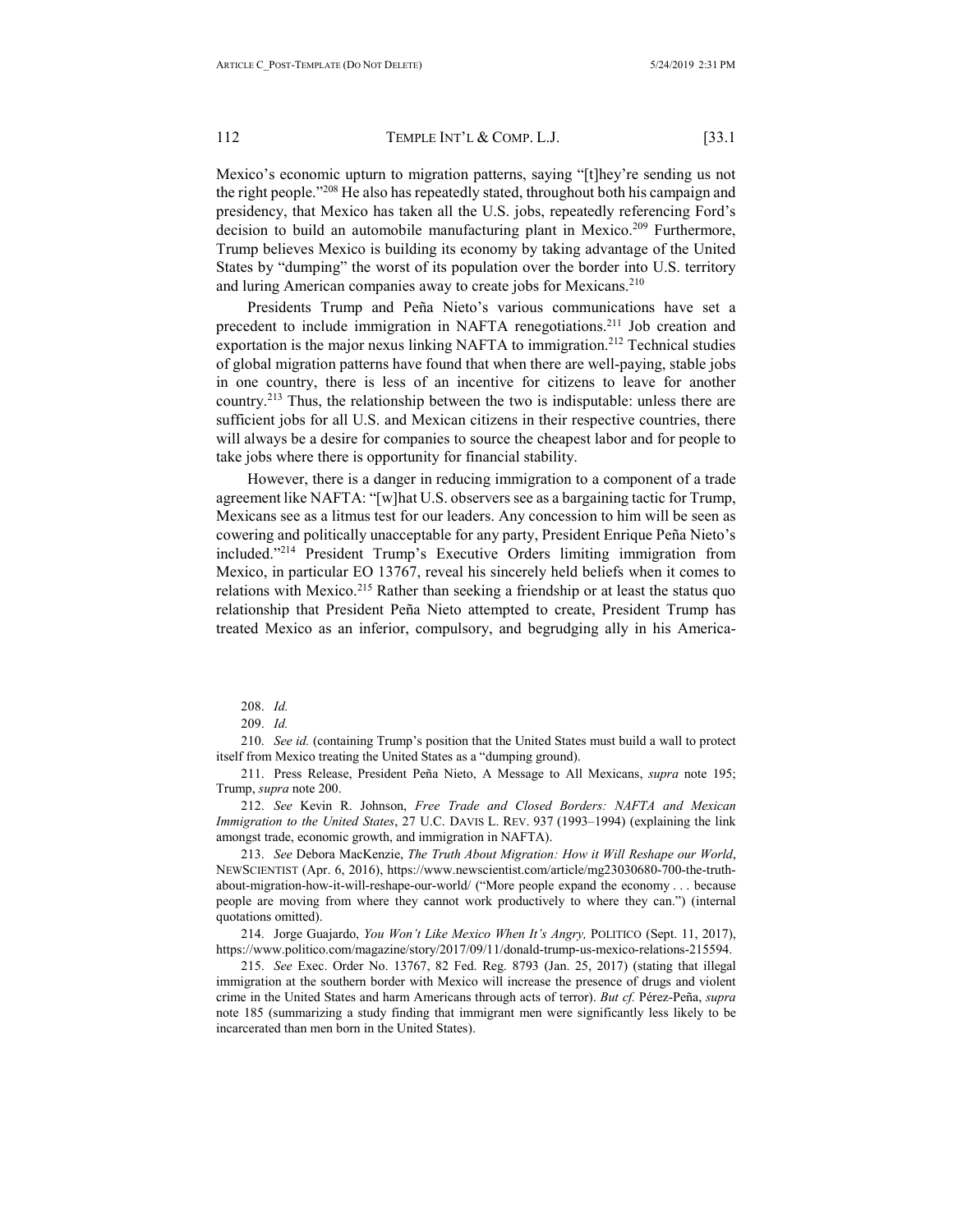centric and nationalist agenda.<sup>216</sup>

Mexico's 2018 presidential candidates all agree on one aspect of Mexican politics: Mexico's relationship with the United States is toxic.<sup>217</sup> All three major candidates are aware that Mexico is nearing a breaking point of negotiations with the Trump administration, and demand dignity and respect before any further discussions take place.<sup>218</sup> Mexico must stand up to President Trump's mischaracterization of Mexico treating the United States as a "dumping ground"<sup>219</sup> to break the cycle of caving to the United States' practice of using immigration and border walls as bargaining chips for NAFTA negotiations.<sup>220</sup>

#### **IV. RECOMMENDATIONS FOR FUTURE NEGOTIATIONS**

<span id="page-24-0"></span>Present discussions regarding potential NAFTA renegotiations afford the United States an opportunity to finally acknowledge its complicated history with Mexican labor migration.221 In *Ethical Borders: NAFTA, Globalization, and Mexican Migration*, Bill Ong Hing lists several suggestions to reframe the treaty.222 His approach consists of redesigning NAFTA into a union-based model, creating a labor migration pathway similar to that of the European Union (E.U.), and reconsidering the purpose of borders altogether.<sup>223</sup> This Section presents those recommendations in concert with this author's suggested approach to engaging in future NAFTA negotiations.

Hing first suggests treating NAFTA as a basis for creating a North American Union.224 Doing so, he asserts, would "promote the general welfare of each nation, as well as the welfare of the corporations that employ them" for a true partnership

216. *See* Donald J. Trump (@realDonaldTrump), TWITTER (May 4, 2018, 3:22 AM), https://twitter.com/realDonaldTrump/status/992348740529815552 (stating Mexico is doing little to help stem immigration at the U.S. southern border); *see* Donald J. Trump (@realDonaldTrump), TWITTER (June 22, 2018, 6:30 AM) https://twitter.com/realDonaldTrump/status/1010153153084428288 (saying Mexico is economically dependent on the United States because 80% of its exports go to the United States).

217. Guajardo, *supra* note 214.

218. *See id.* (describing the varying assessments of NAFTA and Trump by each Mexican political party candidate).

219. *Here's Donald Trump's Presidential Announcement Speech*, *supra* note 26.

220. Andrés Manuel López Obrador won the 2018 election and has been pushing for Canada's inclusion in NAFTA negotiations and says he wants "firm but friendly" relations with Washington. Stefanie Eschenbacher & David Alire Garcia, *Trump, Lopez Obrador Discuss Immigration, Trade During First Call*, REUTERS (July 2, 2018, 4:01 AM), https://www.reuters.com/article/us-mexico-election-result/trump-lopez-obrador-discussimmigration-trade-during-first-call-idUSKBN1JS0R3.

221. *See* Nelson Balido, *NAFTA Negotiations are on the Ropes*, HILL (Jan. 11, 2018, 4:00 PM), http://thehill.com/opinion/international/368517-nafta-negotiations-are-on-the-ropes (discussing the current NAFTA renegotiations).

222. HING, *supra* note 3, at 133, 141, 143.

224. *Id.* at 133.

<sup>223.</sup> *Id.*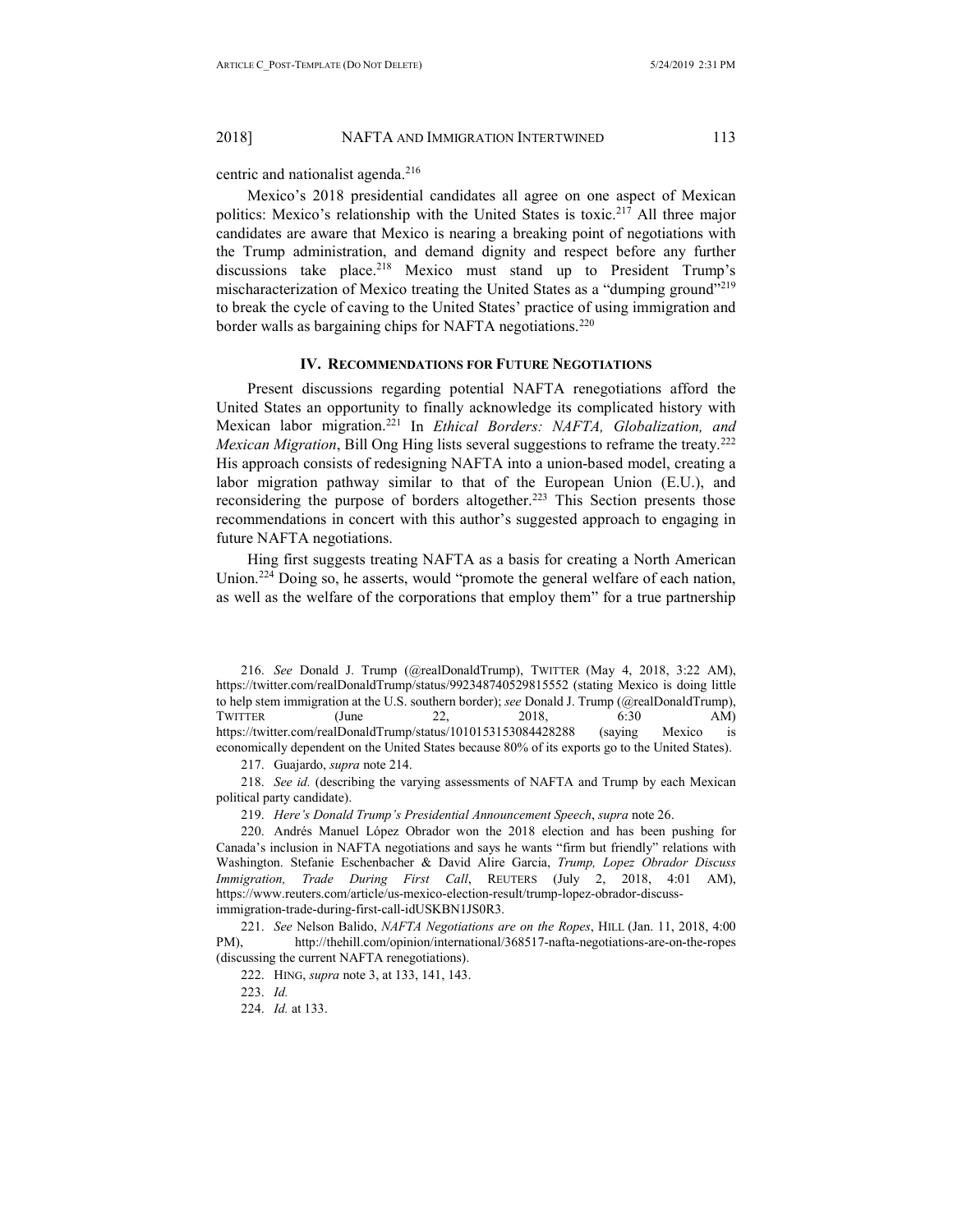between the countries.<sup>225</sup> However, this consideration relies upon the assumption that each country agrees that the current partnership is unequal.<sup>226</sup> There is a substantial difference between President Peña Nieto and President Trump's respective understandings of who is benefitting<sup>227</sup> and who is suffering<sup>228</sup> as a result of NAFTA. Moreover, Hing notes that a contributor to the current downfall of NAFTA is the failure to address migration at all.<sup>229</sup> In order for a partnership to exist, both countries must agree on the current state of affairs before moving forward with negotiations.230 Although President Trump's discourse on immigration is overwhelmingly negative, the fact that he has acknowledged a link between migration and the agreement is an important first step. Accordingly, to avoid repeating previous mistakes, future discussions must incorporate the issue of migration.<sup>231</sup>

Hing next suggests the United States adopt a liberalized labor migration policy similar to that of the E.U.<sup>232</sup> The E.U. model of labor migration allows a relatively free flow of workers to and from member nations, depending on where work is available.233 As outlined in the European Economic Community Treaty, member nations agreed to the free movement of persons, services, and capital.234 Hing notes that as a result of the E.U.'s labor migration stance, wage gaps narrowed, mass migration fears dispelled, and new work opportunities in each country led to workers remaining in their home countries.<sup>235</sup> Unlike the Bracero Program's shortcomings,<sup>236</sup> allowing a flow of workers to follow job demand disincentivizes immigrants from coming to the United States without documentation and worker protections.<sup>237</sup>

225. *Id.*

226. Though this Comment does not explicitly address Canada's relationship with Mexico and the United States in regard to NAFTA, see HING, *supra* note 3, at 134–41, for a discussion of Canadian investment in Mexico as a recommendation.

227. *See, e.g.*, Letter from Enrique Peña Nieto, President of Mexico, to Donald J. Trump, Republican Presidential Nominee, *supra* note 74 (detailing how the United States benefits economically from its relationship with Mexico).

228. *See, e.g.*, Colvin, *supra* note 145 (stating that Trump called NAFTA a "disaster" and discussing repercussions for U.S. trade if the United States pulled out of NAFTA).

229. HING, *supra* note 3, at 134.

230. *Id.*

231. *Id.* at 133.

232. *Id.*

233. *Id.* at 142; *see generally* Christopher J. Cassise, *The European Union v. the United States Under the NAFTA: A Comparative Analysis of the Free Movement of Persons Within the Regions*, 46 SYRACUSE L. REV. 1343, 1349–64 (1996).

234. Treaty Establishing the European Economic Community arts. 48–73, Mar. 25, 1957, 294 U.N.T.S. 3.

235. *See* HING, *supra* note 3, at 143 (utilizing Ireland, a country that went from being primarily a source of emigrants to one attracting immigrants, as an example).

236. For more information, see Mandeel, *supra* note 106, at 175–81.

237. *See* Carol Roth, *Forget Amnesty; Job Reform Can Solve Our Immigration Problem*, CNBC (June 30, 2014, 3:40 PM), https://www.cnbc.com/2014/06/13/forget-amnesty-job-reformcan-solve-our-immigration-problemcommentary.html (proposing immigration reform that would enable workers to follow job demand and arguing that such a program could help migrants travel legally while also boosting both domestic and foreign labor forces).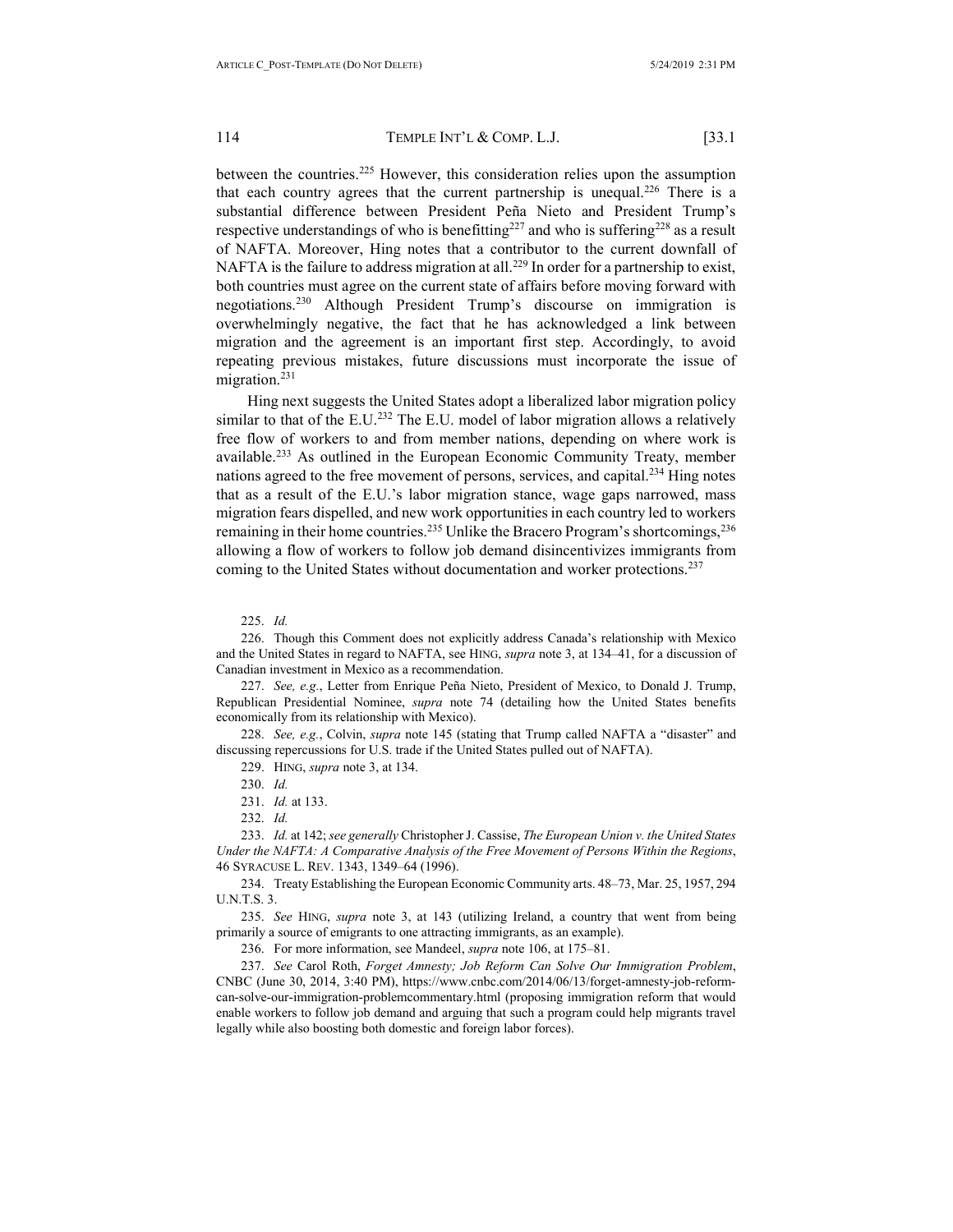In order for the United States to adopt this policy with the other members of NAFTA, the Trump administration must dramatically alter how it characterizes Mexican immigrants.238 President Trump's interactions with President Peña Nieto have fostered a hostile environment that is less than conducive to including migration liberalization in NAFTA renegotiations.<sup>239</sup> Law Professor Kevin R. Johnson found that U.S. immigration laws assume the exclusion of immigrants, and that the "admission of noncitizens is the exception to the rule."240 Trump's discourse has, thus far, reflected that sentiment.<sup>241</sup>

Capriciously restricting immigration directly undermines NAFTA's aim of creating a truly free market.<sup>242</sup> Labor migration liberalization relies upon the shared belief that workers have the right to accept employment in any member nation and their families have the right to follow and establish new residence there.<sup>243</sup> While labor migration liberalization would likely benefit the U.S. economy and promote the welfare of laborers,<sup>244</sup> current U.S. immigration policies directly oppose this belief.<sup>245</sup> In order for the North American countries to potentially consider implementing labor migration liberalization during future NAFTA renegotiations, there must be a shift in the Trump administration's rhetoric and actions that target immigrants.<sup>246</sup>

Hing also explores the purpose of country borders in the first place.<sup>247</sup> Echoing philosopher Antoine Pécoud, Hing explains that the fear of open borders is unknown and speculative.<sup>248</sup> Although it is unknown what would happen if the United States completely opened its borders, one can assume that most people prefer to remain in their home country, absent a compelling reason.<sup>249</sup> The Trump administration, however, is directly opposing this sentiment through its various policies, including

238. *See, e.g.*, Lee, *supra* note 29 (addressing statements made by Trump that many undocumented Mexican immigrants are rapists and criminals).

239. Ramos, *supra* note 161 (referencing an August 31, 2016 meeting where then-candidate Trump did not apologize to President Peña Nieto for the anti-Mexico and anti-immigrant rhetoric he was using during his campaign).

240. Kevin R. Johnson, *Open Borders?*, 51 UCLA L. REV. 193, 263–64 (2003).

241. *See* Exec. Order No. 13768, 82 Fed. Reg. 8799 (Jan. 25, 2017); (stating that sanctuary cities who refuse to turn over undocumented immigrants within their borders to ICE will not be eligible to receive federal funds); *see* Exec. Order No. 13767, 82 Fed. Reg. 8793 (Jan. 25, 2017) (directing a wall be built along the U.S.-Mexico border).

242. *North American Free Trade Agreement (NAFTA)*, U.S. CUSTOMS AND BORDER PROT., https://www.cbp.gov/trade/nafta (last updated Jan. 17, 2018).

243. HING, *supra* note 3, at 142.

244. Johnson, *supra* note 240, at 233–35.

245. Exec. Order No. 13767, 82 Fed. Reg. 8793 (Jan. 25, 2017).

246. *See* McLaughlin, *supra* note 29 (reporting on Trump's call for a border wall that would presumably keep out undocumented Mexican immigrants and workers).

247*. See* HING, *supra* note 3, at 144 (referencing philosopher Antoine Pécoud's preference for borderless migration).

248. *Id*.

249. *Id.*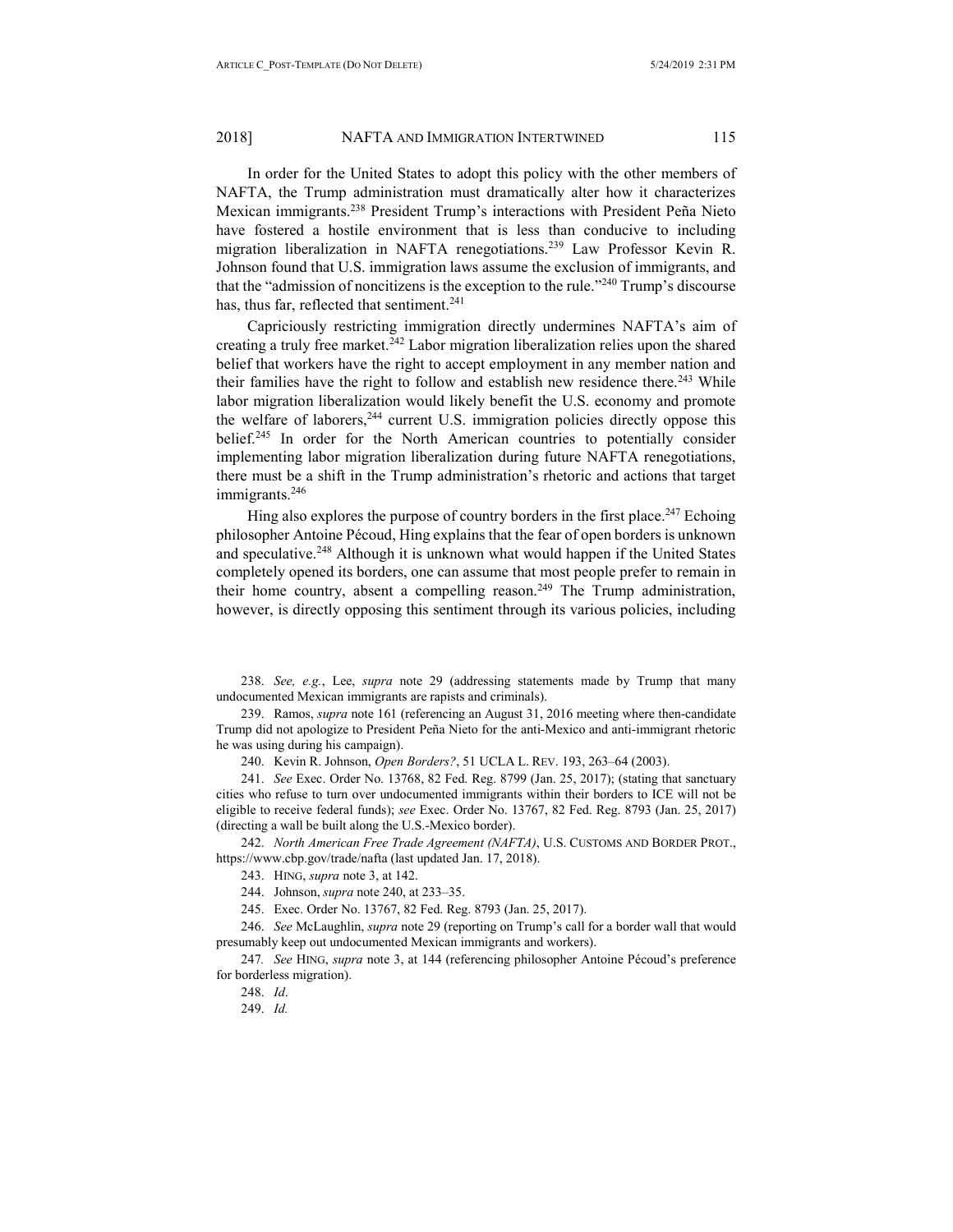an attempt to build a wall on the U.S. border with Mexico.<sup>250</sup> Hing, perhaps prophesizing Trump's future policy goal, counters this notion, arguing that "more walls and fences are essentially an admission that the system is not working."<sup>251</sup>

While open borders may make sense from a practical and ethical standpoint, it is highly unlikely that the Trump administration would be interested in pursuing this as a policy goal. However, open borders could serve as a reasonable consideration for future administrations and revolutionize the way nations interact with the United States. For now, the current administration is more focused on building borders than opening them.252 If Trump realizes his goal of constructing a border wall, it will likely not only inflame relations between Mexico and the United States, it will also contribute to underground economies, and thus, a growing incentive for undocumented migration. Accordingly, rather than build walls, the Trump administration should consider the impact of future NAFTA negotiations on Mexican migration as a means of avoiding the mistakes of the past.

#### **V. CONCLUSION**

<span id="page-27-0"></span>Among other objectives outlined in the preamble, NAFTA aimed to "[strengthen] the special bonds of friendship and cooperation among their nations; . . . [create] new employment opportunities and improve working conditions and living standards in their respective territories; . . . [and protect], enhance and enforce basic workers' rights[.]"<sup>253</sup> In order to uphold these ideals while moving forward with NAFTA renegotiations, it is essential to first explicitly recognize the relationship between the free trade agreement and immigration trends.254 This causal relationship has created interdependency between the countries. Thus, changing the way the two economies work together will surely impact immigration trends, as it has shown to have done in the past.<sup>255</sup>

Despite a long and tumultuous history of labor relations and migration trends, Mexico's relationship with the United States is at a particularly fragile point in our history. After decades of a give-and-take relationship of Mexican laborers and agricultural exports, President Trump's attitude towards Mexican immigration represents a dangerous paradigm shift<sup>256</sup> and ignores the root causes of mass migration trends. If the U.S. government does not reconsider its policies designed to keep Mexican migrants from entering the United States,<sup>257</sup> the relationship between

250. Exec. Order No. 13767, 82 Fed. Reg. 8793 (Jan. 25, 2017).

251. HING, *supra* note 3, at 144.

252. *See* Exec. Order No. 13767, 82 Fed. Reg. 8793 (Jan. 25, 2017) (stating that Trump is seeking to build a wall along the U.S.-Mexico border).

253. NAFTA, *supra* note 4, at pmbl.

254. Rogacki, *supra* note 32, at 39–41.

255. See *supra* Part II.C for a description of the history of Mexican and U.S. economies and migration trends.

256. Mandeel, *supra* note 106, at 171.

257. *See* Exec. Order No. 13768, 82 Fed. Reg. 8799 (Jan. 25, 2017) (ordering the withholding of federal funds from sanctuary cities who protect immigrants from removal by ICE); *see* Exec. Order No. 13767, 82 Fed. Reg. 8793 (Jan. 25, 2017) (stating the many ways that Trump ordered changes in U.S. immigration policies after assuming office because illegal immigrants pose a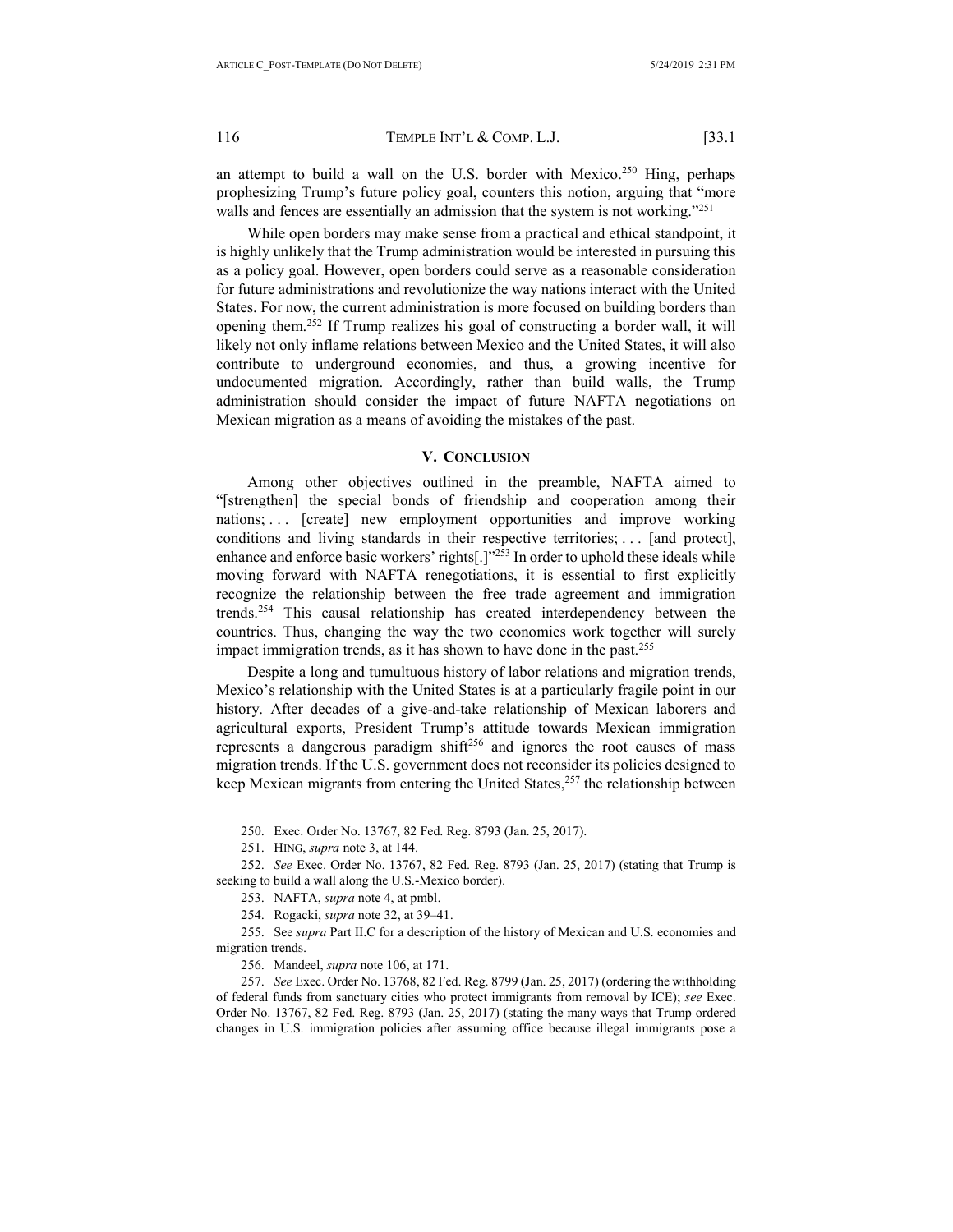the two countries will only suffer more. This spirit hinders any hope of negotiating a more just and mutually beneficial trade agreement and attempts to rewrite the complicated history between the North American countries. Finally, when considering trade liberalization, one must consider the lives impacted by such an agreement, and why the initial reaction to the opening of borders is not met with a corresponding willingness.

#### **VI. AFTERWORD**

<span id="page-28-0"></span>On October 1, 2018, the three states parties to NAFTA finalized renegotiations.258 Dubbed the United States-Mexico-Canada Agreement  $(USMCA),<sup>259</sup>$  this new trade deal will take effect in 2020, following its signing and the approval of each country's legislature.<sup>260</sup> At present, USMCA's future effect on Mexican migration patterns is difficult to predict. Though previously a critic, Mexico's president-elect, Andrés Manuel López Obrador, has praised the negotiations: his future foreign minister said it "promotes certainty in the financial markets and investment and job creation in our country."<sup>261</sup>

There are several changes that will undoubtedly alter labor conditions in Mexico, and correspondingly, affect migration trends. Two key changes are pay increases for Mexican autoworkers and increased labor union rights.262 In order to stimulate North American auto production, 40% of a car must be made by workers earning \$16 per hour to avoid tariffs.<sup>263</sup> This amount is five times what Mexican manufacturing workers currently earn.264 USCMA also includes rules that allow workers to organize and form independent labor unions, which are currently government-controlled in Mexico.265

One U.S. expert opined that the USMCA "produced an unwieldy set of compromises among the three countries."266 While these renegotiations appear positive, it is questionable when Mexican laborers will see the effects of these

258. Heather Long, *USMCA: Who Are the Winners and Losers of the 'New NAFTA'*?, WASH. POST (Oct. 1, 2018), https://www.washingtonpost.com/business/2018/10/01/winners-losersusmca-trade-deal/?noredirect=on&utm\_term=.54569764f2fd.

259. Reports have stated that President Trump sought to adopt this new title in order to fulfill his campaign promise of getting rid of NAFTA. One expert suggests that the title itself "accomplishes Trump's goal of putting America first, at least in name even if not in terms of the country's long-term interests." *See* Alan Rappeport, *What's in a Name Change? For Those Saying U.S.M.C.A., a Mouthful*, N.Y. TIMES (Oct. 2, 2018), https://www.nytimes.com/2018/10/02/us/politics/usmca-nafta-name-acronym.html.

260. Long, *supra* note 31.

261. Elisabeth Malkin, *Mexico's New Leader, Once a Nafta Foe, Welcomes New Deal*, N.Y. TIMES (Oct. 1, 2018), https://www.nytimes.com/2018/10/01/world/americas/nafta-mexico.html.

262. Long, *supra* note 31.

263. Long, *supra* note 258; Long, *supra* note 31.

264. Carrie Kahn, *Will NAFTA 2.0 Really Boost Mexican Wages?*, NPR (Oct. 17, 2018, 9:05 AM), https://www.npr.org/2018/10/17/657806248/will-nafta-2-0-really-boost-mexican-wages.

265. *Id.*

266. Malkin, *supra* note 261.

<sup>&</sup>quot;significant threat" to national security).